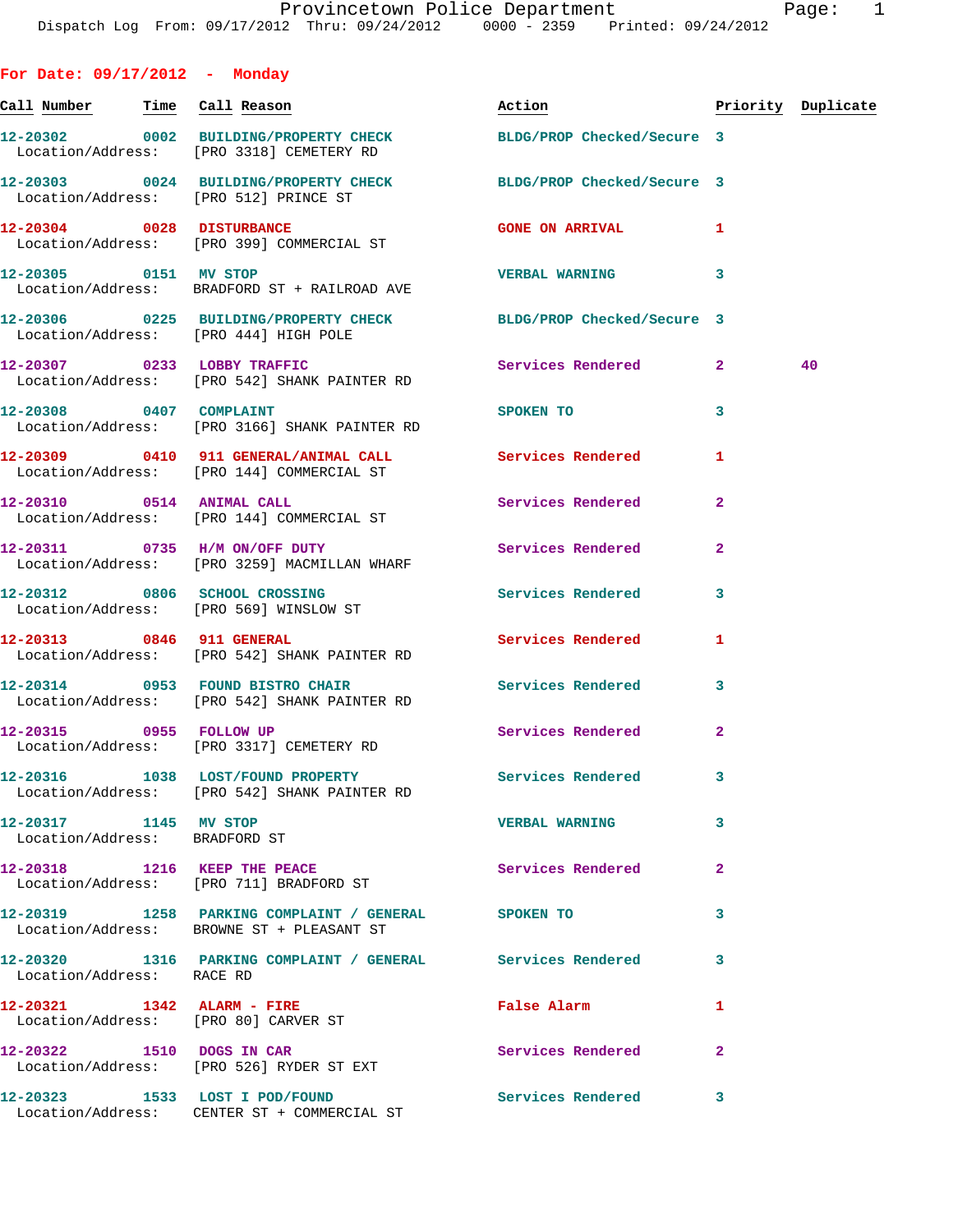| Location/Address: ROUTE 6 | 12-20324 1540 LOST FISHING VEST                                                                          | Services Rendered          | 3              |
|---------------------------|----------------------------------------------------------------------------------------------------------|----------------------------|----------------|
|                           | 12-20325 1550 SERVE RESTRAINING ORDER<br>Location/Address: [PRO 711] BRADFORD ST                         | <b>Services Rendered</b>   | $\overline{a}$ |
|                           | 12-20326 1558 SERVE RESTRAINING ORDER<br>Location/Address: [PRO 1275] ANTHONY ST                         | Services Rendered          | 2              |
| 12-20327 1612 MV STOP     | Location/Address: [PRO 2818] CONWELL ST                                                                  | <b>VERBAL WARNING</b>      | 3              |
|                           | 12-20328 1654 BUILDING/PROPERTY CHECK<br>Location/Address: [PRO 488] MAYFLOWER ST                        | BLDG/PROP Checked/Secure 3 |                |
|                           | 12-20329 1656 ALARM - FIRE<br>Location/Address: [PRO 80] CARVER ST                                       | False Alarm                | 1              |
|                           | 12-20330 1711 FOUND BAG/RETURNED<br>Location/Address: [PRO 105] COMMERCIAL ST                            | Services Rendered          | 3              |
|                           | 12-20331 1730 LOST HARLEY KEY<br>Location/Address: [PRO 175] COMMERCIAL ST                               | <b>Services Rendered</b>   | 3              |
|                           | 12-20332 1731 BUILDING/PROPERTY CHECK<br>Location/Address: [PRO 2898] JEROME SMITH RD                    | BLDG/PROP Checked/Secure 3 |                |
|                           | 12-20333 1735 BUILDING/PROPERTY CHECK<br>Location/Address: [PRO 2483] COMMERCIAL ST                      | BLDG/PROP Checked/Secure 3 |                |
|                           | 12-20334 1735 DISTURBANCE<br>Location/Address: [PRO 2492] WINSLOW ST                                     | Services Rendered          | 1              |
|                           | 12-20335 1738 ASSIST AGENCY / MUTUAL AID Services Rendered<br>Location/Address: [PRO 1847] COMMERCIAL ST |                            | 3              |
|                           | 12-20337 1817 PARKING COMPLAINT / GENERAL Vehicle Towed<br>Location/Address: [PRO 433] RYDER ST EXT      |                            | 3              |
|                           | 12-20336 1818 BUILDING/PROPERTY CHECK<br>Location/Address: [PRO 433] RYDER ST                            | BLDG/PROP Checked/Secure 3 |                |
|                           | 12-20338 1819 MV OBSERVANCE / ASSIGNMENT<br>Location/Address: COMMERCIAL ST + SNAIL RD                   | No Action Required         | $\mathbf{3}$   |
|                           | Location/Address: [PRO 519] RACE POINT RD                                                                | BLDG/PROP Checked/Secure 3 |                |
| 12-20341 1912 MV VS BIKE  | Location/Address: [PRO 1184] COMMERCIAL ST                                                               | Services Rendered          | $\overline{2}$ |
|                           | 12-20342 1921 FOUND TN LIC/RETURNED.<br>Location/Address: [PRO 542] SHANK PAINTER RD                     | No Action Required         | 3              |
|                           | 12-20343 2009 BUILDING/PROPERTY CHECK<br>Location/Address: [PRO 175] COMMERCIAL ST                       | BLDG/PROP Checked/Secure 3 |                |
|                           | 12-20345 2107 BUILDING/PROPERTY CHECK<br>Location/Address: [PRO 3287] ROUTE 6                            | BLDG/PROP Checked/Secure 3 |                |
| 12-20346 2108 911 GENERAL | Location/Address: [PRO 2675] COMMERCIAL ST                                                               | BLDG/PROP Checked/Secure 1 |                |
|                           | 12-20347 2114 BUILDING/PROPERTY CHECK<br>Location/Address: [PRO 569] WINSLOW ST                          | BLDG/PROP Checked/Secure 3 |                |
|                           | 12-20348 2114 BUILDING/PROPERTY CHECK<br>Location/Address: [PRO 512] PRINCE ST                           | BLDG/PROP Checked/Secure 3 |                |
|                           | 12-20349 2158 MEDICAL EMERGENCY<br>Location/Address: [PRO 2746] BRADFORD ST                              | Transported to Hospital    | 1              |
|                           |                                                                                                          |                            |                |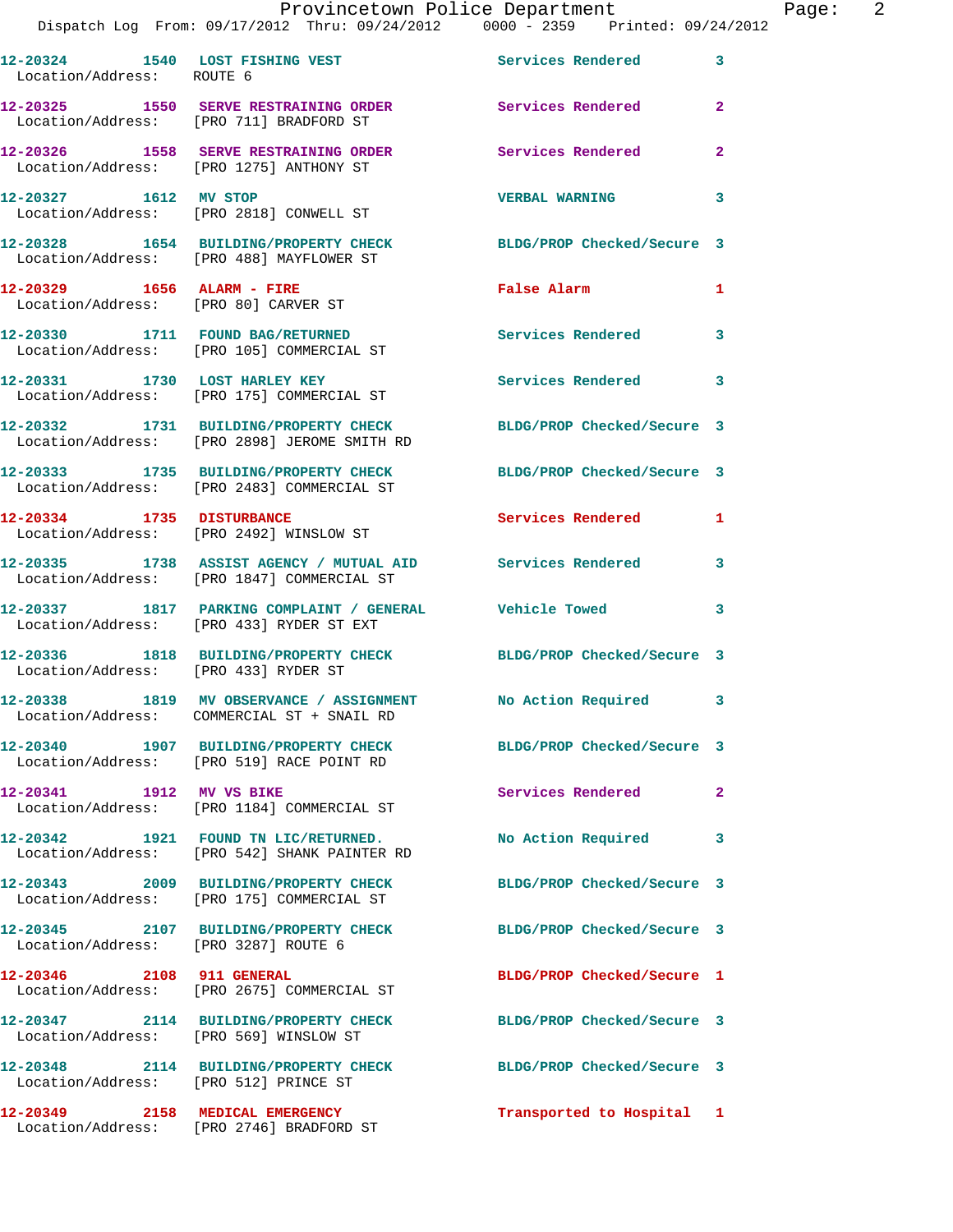|                                  | 12-20350 2202 BUILDING/PROPERTY CHECK<br>Location/Address: [PRO 2206] COMMERCIAL ST                              | BLDG/PROP Checked/Secure 3 |   |    |
|----------------------------------|------------------------------------------------------------------------------------------------------------------|----------------------------|---|----|
|                                  | 12-20351 2214 BUILDING/PROPERTY CHECK BLDG/PROP Checked/Secure 3<br>Location/Address: [PRO 16] BRADFORD ST       |                            |   |    |
|                                  | 12-20352 2215 BUILDING/PROPERTY CHECK<br>Location/Address: [PRO 16] BRADFORD ST                                  | BLD/PROP CHECKED UNSECUR 3 |   |    |
|                                  | 12-20353 2323 FOLLOW UP<br>Location/Address: [PRO 197] COMMERCIAL ST                                             | Services Rendered 2        |   |    |
|                                  | 12-20354 2338 BUILDING/PROPERTY CHECK<br>Location/Address: [PRO 530] SHANKPAINTER RD                             | BLDG/PROP Checked/Secure 3 |   |    |
|                                  | 12-20355 2348 BUILDING/PROPERTY CHECK<br>Location/Address: [PRO 2543] MACMILLAN                                  | BLDG/PROP Checked/Secure 3 |   |    |
|                                  | 12-20356 2348 BUILDING/PROPERTY CHECK BLDG/PROP Checked/Secure 3<br>Location/Address: [PRO 3259] MACMILLAN       |                            |   |    |
|                                  | 12-20357 2352 NOISE COMPLAINT                                                                                    | Services Rendered 3        |   |    |
| For Date: $09/18/2012$ - Tuesday |                                                                                                                  |                            |   |    |
| Location/Address: [TRU] ROUTE 6A | 12-20358 0004 ASSIST AGENCY / MUTUAL AID Services Rendered 3                                                     |                            |   |    |
| 12-20424 0010 MV STOP            | Location/Address: [PRO 3737] BRADFORD ST                                                                         | <b>VERBAL WARNING</b>      | 3 |    |
|                                  | 12-20359 0022 MEDICAL EMERGENCY<br>Location/Address: [PRO 363] COMMERCIAL ST                                     | Transported to Hospital    | 1 |    |
|                                  | 12-20360 0024 MV OBSERVANCE / ASSIGNMENT Services Rendered<br>Location/Address: [PRO 2577] BRADFORD ST           |                            | 3 |    |
|                                  | 12-20361 0032 NOISE COMPLAINT<br>Location/Address: COOK ST + COMMERCIAL ST                                       | Services Rendered          | 3 |    |
|                                  | 12-20362 0047 LOBBY TRAFFIC<br>Location/Address: [PRO 542] SHANK PAINTER RD                                      | No Action Required 2       |   | 23 |
|                                  | 12-20363 0105 MV OBSERVANCE / ASSIGNMENT<br>Location/Address: BRADFORD ST + RYDER ST                             | Services Rendered          | 3 |    |
|                                  | 12-20364 0131 BUILDING/PROPERTY CHECK BLDG/PROP Checked/Secure 3<br>Location/Address: [PRO 440] HARRY KEMP WAY   |                            |   |    |
|                                  | 12-20365 0203 BUILDING/PROPERTY CHECK BLDG/PROP Checked/Secure 3<br>Location/Address: [PRO 2898] JEROME SMITH RD |                            |   |    |
|                                  | 12-20366 0252 BUILDING/PROPERTY CHECK<br>Location/Address: [PRO 488] MAYFLOWER ST                                | BLDG/PROP Checked/Secure 3 |   |    |
|                                  | 12-20367 0342 BUILDING/PROPERTY CHECK<br>Location/Address: [PRO 99] COMMERCIAL ST                                | BLDG/PROP Checked/Secure 3 |   |    |
|                                  | 12-20368 0433 BUILDING/PROPERTY CHECK<br>Location/Address: [PRO 3296] SHANKPAINTER RD                            | BLDG/PROP Checked/Secure 3 |   |    |
|                                  | 12-20369 0519 MISSING PERSON<br>Location/Address: [PRO 925] FRANKLIN ST                                          | No Action Required         | 1 |    |
| 12-20370 0535 MV STOP            | Location/Address: [PRO 2513] ROUTE 6                                                                             | <b>VERBAL WARNING</b>      | 3 |    |
|                                  | 12-20371 0541 MV OBSERVANCE / ASSIGNMENT Services Rendered                                                       |                            | 3 |    |
|                                  |                                                                                                                  |                            |   |    |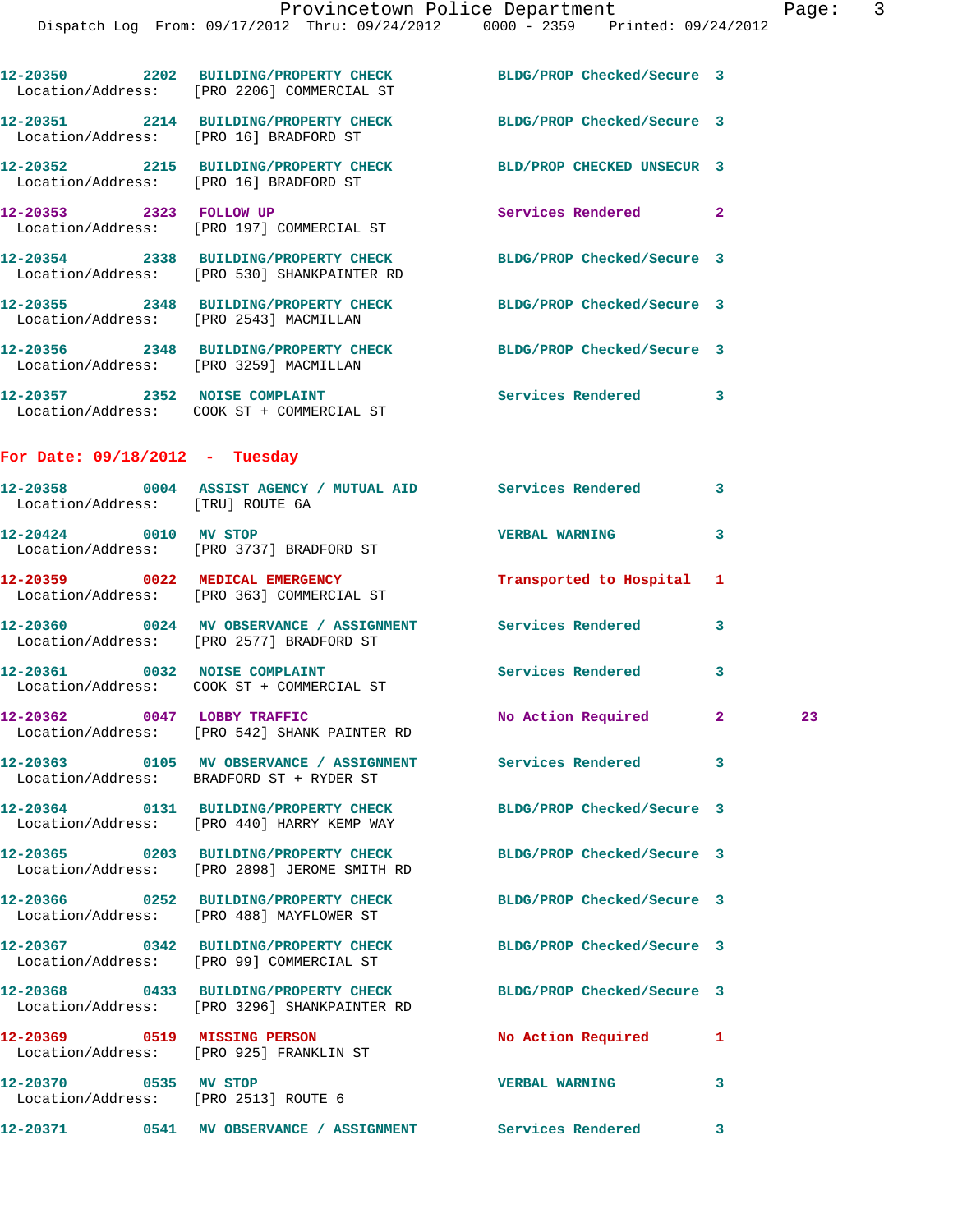|                                                               | Provincetown Police Department<br>Dispatch Log From: 09/17/2012 Thru: 09/24/2012 0000 - 2359 Printed: 09/24/2012 |                            | Page: 4      |  |
|---------------------------------------------------------------|------------------------------------------------------------------------------------------------------------------|----------------------------|--------------|--|
| Location: ROUTE 6 I/B                                         |                                                                                                                  |                            |              |  |
|                                                               | 12-20372 0609 FLIGHT COVERAGE<br>Location/Address: [PRO 516] RACE POINT RD                                       | Services Rendered 2        |              |  |
|                                                               | 12-20373  0739 MV OBSERVANCE / ASSIGNMENT Services Rendered 3<br>Location/Address: [PRO 2521] ROUTE 6            |                            |              |  |
|                                                               | 12-20374 0756 MEDICAL EMERGENCY<br>Location/Address: [PRO 1895] BRADFORD ST                                      | Transported to Hospital 1  |              |  |
|                                                               | 12-20375 0801 TRAFFIC CONTROL<br>Location/Address: [PRO 569] WINSLOW ST                                          | Services Rendered 3        |              |  |
|                                                               | 12-20376 0805 MEDICAL EMERGENCY<br>Location/Address: [PRO 3222] ALDEN ST                                         | Transported to Hospital 1  |              |  |
|                                                               | 12-20378 0830 BUILDING/PROPERTY CHECK BLDG/PROP Checked/Secure 3<br>Location/Address: [PRO 3318] CEMETERY RD     |                            |              |  |
|                                                               | 12-20379 0834 911 ABANDONED<br>Location/Address: [PRO 562] WEBSTER AVE                                           | Services Rendered 1        |              |  |
|                                                               | 12-20380 0837 ALARM WORK<br>Location/Address: [PRO 440] HARRY KEMP WAY                                           | Services Rendered 1        |              |  |
| 12-20381 0852 MV STOP<br>Location/Address: SNAIL RD           |                                                                                                                  | <b>VERBAL WARNING</b>      | 3            |  |
| Location/Address: [PRO 2521] ROUTE 6                          | 12-20382 0900 MV OBSERVANCE / ASSIGNMENT Services Rendered                                                       |                            | 3            |  |
| 12-20383 0911 MV STOP                                         | Location/Address: [PRO 2513] ROUTE 6                                                                             | <b>VERBAL WARNING</b>      | 3            |  |
| 12-20384 0916 MV STOP<br>Location/Address: [PRO 2521] ROUTE 6 |                                                                                                                  | <b>VERBAL WARNING</b>      | 3            |  |
| 12-20385 0928 MV STOP<br>Location/Address: [PRO 2513] ROUTE 6 |                                                                                                                  | <b>VERBAL WARNING</b>      | 3            |  |
| 12-20386 0934 MV STOP<br>Location/Address: [PRO 2479] ROUTE 6 |                                                                                                                  | <b>VERBAL WARNING</b>      | $\mathbf{3}$ |  |
| Location/Address: [PRO 3287] ROUTE 6                          | 12-20387 0936 BUILDING/PROPERTY CHECK BLDG/PROP Checked/Secure 3                                                 |                            |              |  |
|                                                               | 12-20388 0944 STREET SWEEP TOWS<br>Location/Address: [PRO 349] COMMERCIAL ST                                     | Services Rendered 3        |              |  |
|                                                               | 12-20389 0950 BUILDING/PROPERTY CHECK BLDG/PROP Checked/Secure 3<br>Location/Address: [PRO 2206] COMMERCIAL ST   |                            |              |  |
| 12-20390 1006 VERBAL DISPUTE<br>Location/Address: WHORFS CT   |                                                                                                                  | Services Rendered 1        |              |  |
|                                                               | 12-20391 1022 COMPLAINT/PARKING<br>Location/Address: [PRO 1401] NELSON AVE                                       | Services Rendered 3        |              |  |
|                                                               | 12-20392 1029 MEDICAL EMERGENCY<br>Location/Address: [PRO 3222] ALDEN ST                                         | Transported to Hospital 1  |              |  |
|                                                               | 12-20393 1047 BUILDING/PROPERTY CHECK BLDG/PROP Checked/Secure 3<br>Location/Address: [PRO 2483] COMMERCIAL ST   |                            |              |  |
|                                                               | 12-20394 1104 PARK, WALK & TALK<br>Location/Address: [PRO 182] COMMERCIAL ST                                     | BLDG/PROP Checked/Secure 2 |              |  |
| 12-20395 1137 ASSIST CITIZEN                                  | Location/Address: [PRO 2374] COMMERCIAL ST                                                                       | SPOKEN TO                  | 3            |  |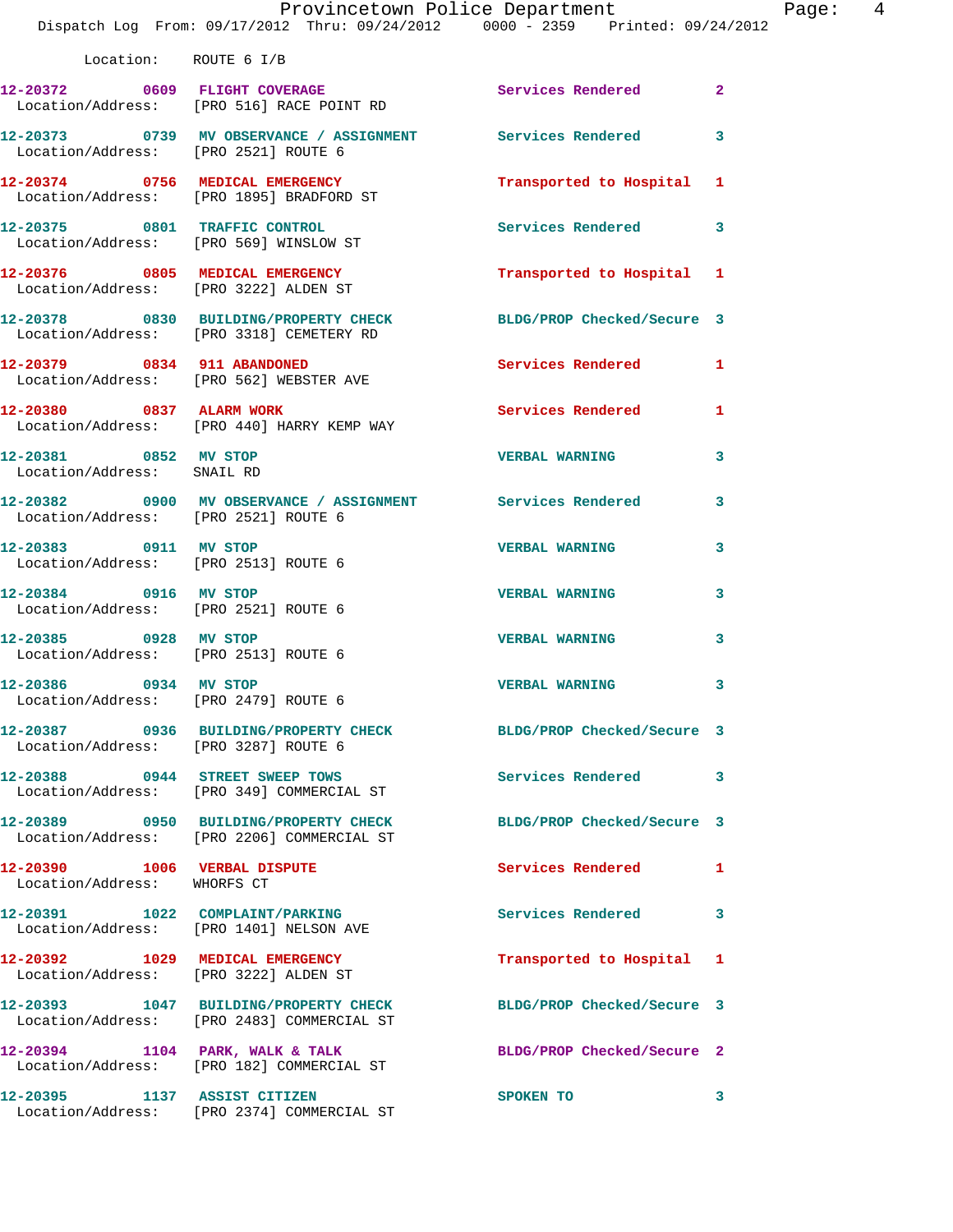|                                                    | Provincetown Police Department                                                                                   |                            |                |
|----------------------------------------------------|------------------------------------------------------------------------------------------------------------------|----------------------------|----------------|
|                                                    | 12-20396 1156 SUSPICIOUS ACTIVITY No Action Required 2<br>Location/Address: [PRO 1953] COMMERCIAL ST             |                            |                |
|                                                    | 12-20397 1253 NOISE COMPLAINT<br>Location/Address: [PRO 3094] COMMERCIAL ST                                      | Services Rendered          | 3              |
|                                                    | 12-20398 1335 ANIMAL CALL<br>Location/Address: [PRO 526] RYDER ST EXT                                            | <b>Services Rendered</b>   | $\mathbf{2}$   |
| 12-20399 1359 MV STOP<br>Location/Address: ROUTE 6 |                                                                                                                  | <b>VERBAL WARNING</b>      | 3              |
|                                                    | 12-20400 1520 BOAT/HARBORMASTER<br>Location/Address: [PRO 2543] MACMILLAN WHARF                                  | Services Rendered          | $\mathbf{2}$   |
|                                                    | 12-20401 1523 LOST DOG/FOUND<br>Location/Address: [PRO 711] BRADFORD ST                                          | Services Rendered          | $\overline{2}$ |
|                                                    | 12-20402 1546 LANDLORD/TENANT<br>Location/Address: [PRO 711] BRADFORD ST                                         | Services Rendered          | $\mathbf{2}$   |
|                                                    | 12-20403 1558 FOUND LG PHONE<br>Location/Address: [PRO 537] SHANK PAINTER RD                                     | Services Rendered 3        |                |
|                                                    | 12-20407 1630 BUILDING/PROPERTY CHECK BLDG/PROP Checked/Secure 3<br>Location/Address: [PRO 2898] JEROME SMITH RD |                            |                |
|                                                    | 12-20405 1645 BUILDING/PROPERTY CHECK BLDG/PROP Checked/Secure 3<br>Location/Address: [PRO 3317] CEMETERY RD     |                            |                |
|                                                    | 12-20406 1710 MV STOP<br>Location/Address: HOWLAND ST + ROUTE 6                                                  | <b>VERBAL WARNING</b>      | 3              |
|                                                    | 12-20408 1716 MV OBSERVANCE / ASSIGNMENT Services Rendered<br>Location/Address: AUNT SUKEYS WAY + HARRY KEMP WAY |                            | 3              |
| Location/Address: [PRO 433] RYDER ST               | 12-20409 1725 BUILDING/PROPERTY CHECK BLDG/PROP Checked/Secure 3                                                 |                            |                |
| 12-20410 1734 FOUND WALLET                         | Location/Address: [PRO 526] RYDER ST EXT                                                                         | Services Rendered          | 3              |
| 12-20411 1747 FOUND DOG                            | Location/Address: [PRO 269] COMMERCIAL ST                                                                        | Services Rendered          | $\mathbf{2}$   |
|                                                    | 12-20412 1758 MEDICAL EMERGENCY<br>Location/Address: [PRO 447] JEROME SMITH RD                                   | Transported to Hospital 1  |                |
| Location/Address: HARRY KEMP WAY                   | 12-20413 1853 MEDICAL EMERGENCY                                                                                  | <b>PATIENT REFUSAL</b>     | 1              |
|                                                    | 12-20414 1909 PARKING COMPLAINT / GENERAL<br>Location/Address: [PRO 2512] JEROME SMITH RD                        | SPOKEN TO                  | 3              |
|                                                    | 12-20415 2019 BUILDING/PROPERTY CHECK BLDG/PROP Checked/Secure 3<br>Location/Address: [PRO 306] COMMERCIAL ST    |                            |                |
| Location/Address: [PRO 3287] ROUTE 6               | 12-20416 2033 BUILDING/PROPERTY CHECK BLDG/PROP Checked/Secure 3                                                 |                            |                |
| 12-20417 2041 MV STOP                              | Location/Address: [PRO 2368] SHANK PAINTER RD                                                                    | <b>VERBAL WARNING</b>      | 3              |
| Location/Address: [PRO 16] BRADFORD ST             | 12-20418 2122 BUILDING/PROPERTY CHECK BLDG/PROP Checked/Secure 3                                                 |                            |                |
|                                                    | 12-20419 2159 BUILDING/PROPERTY CHECK BLDG/PROP Checked/Secure 3<br>Location/Address: [PRO 2206] COMMERCIAL ST   |                            |                |
|                                                    | 12-20420 2200 BUILDING/PROPERTY CHECK<br>Location/Address: [PRO 545] SHANKPAINTER RD                             | BLDG/PROP Checked/Secure 3 |                |

Page: 5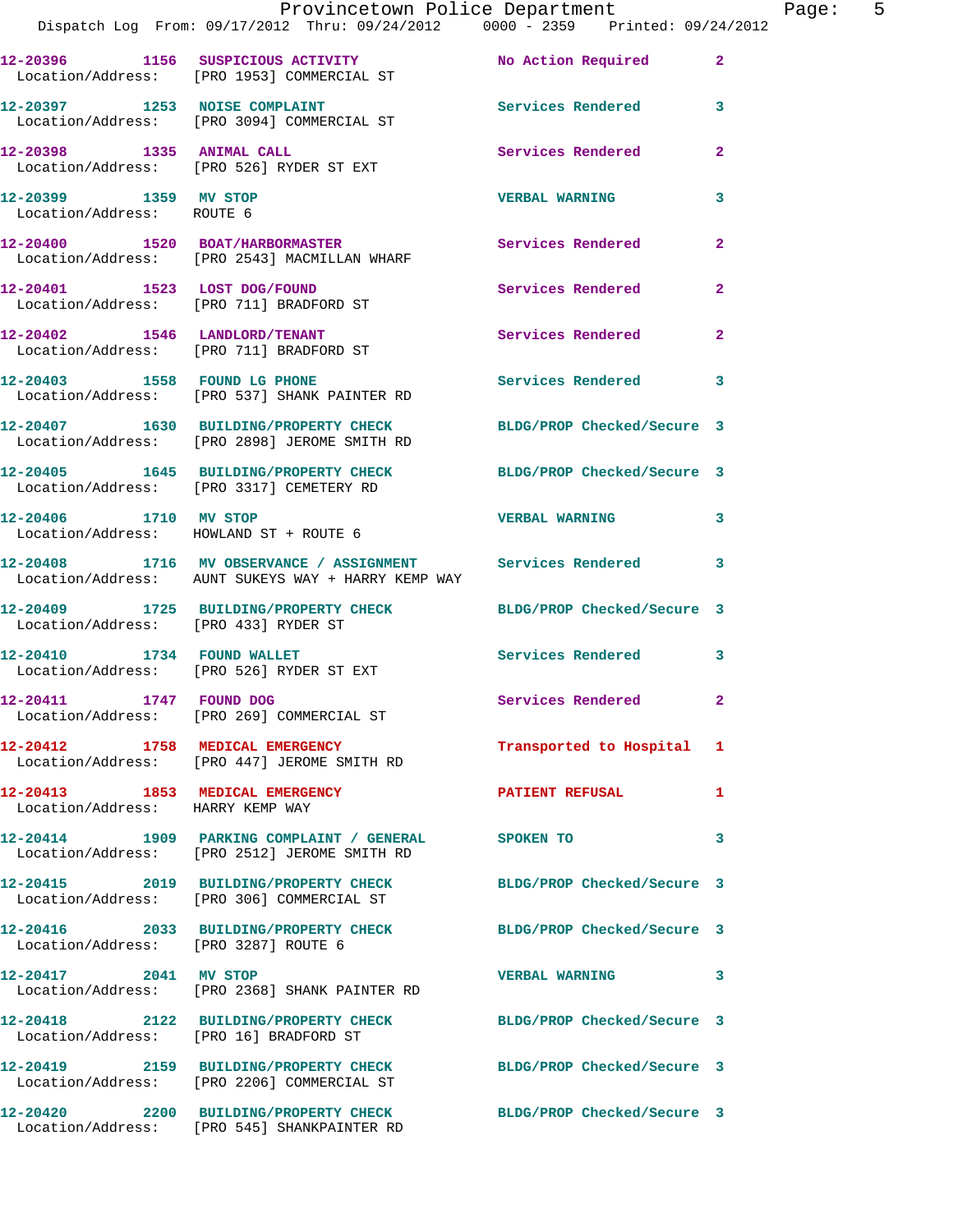|                                    | 12-20421 2217 ALARM - FIRE False Alarm 1<br>Location/Address: [PRO 2281] COMMERCIAL ST                           |                            |                |    |
|------------------------------------|------------------------------------------------------------------------------------------------------------------|----------------------------|----------------|----|
|                                    | 12-20422 2220 BUILDING/PROPERTY CHECK BLDG/PROP Checked/Secure 3<br>Location/Address: [PRO 1895] BRADFORD ST     |                            |                |    |
|                                    | 12-20423 2304 911 ABANDONED<br>Location/Address: [PRO 542] SHANK PAINTER RD                                      | Services Rendered 1        |                |    |
| 12-20425 2335 MV STOP              | Location/Address: [PRO 2539] RYDER ST                                                                            | <b>VERBAL WARNING</b>      | 3              |    |
|                                    | 12-20426 2335 BOAT/HARBORMASTER<br>Location/Address: [PRO 2543] MACMILLAN WHARF                                  | Services Rendered          | $\overline{2}$ |    |
|                                    | 12-20427 2350 BUILDING/PROPERTY CHECK<br>Location/Address: [PRO 3259] MACMILLAN WHARF                            | BLDG/PROP Checked/Secure 3 |                |    |
| For Date: $09/19/2012$ - Wednesday |                                                                                                                  |                            |                |    |
|                                    | 12-20428 0001 BUILDING/PROPERTY CHECK BLDG/PROP Checked/Secure 3<br>Location/Address: [PRO 1989] COMMERCIAL ST   |                            |                |    |
|                                    | 12-20429 0017 ALARM - GENERAL<br>Location/Address: [PRO 539] SHANK PAINTER RD                                    | False Alarm                | $\blacksquare$ |    |
|                                    | 12-20430 0031 BUILDING/PROPERTY CHECK BLDG/PROP Checked/Secure 3<br>Location/Address: [PRO 3296] SHANKPAINTER RD |                            |                |    |
|                                    | 12-20431 0047 MV OBSERVANCE / ASSIGNMENT Services Rendered<br>Location/Address: BRADFORD ST + STANDISH ST        |                            | 3              |    |
|                                    | 12-20432 0053 LOBBY TRAFFIC<br>Location/Address: [PRO 542] SHANK PAINTER RD                                      | Services Rendered 2        |                | 29 |
|                                    | 12-20433 0056 MV STOP<br>Location/Address: [PRO 3004] BRADFORD ST                                                | <b>VERBAL WARNING</b>      | 3              |    |
|                                    | 12-20434 0056 MV OBSERVANCE / ASSIGNMENT Services Rendered<br>Location/Address: [PRO 2577] BRADFORD ST           |                            | 3              |    |
|                                    | 12-20435 0112 MV STOP<br>Location/Address: [PRO 43] BRADFORD ST                                                  | <b>VERBAL WARNING</b>      | 3              |    |
|                                    | 12-20436  0133 BUILDING/PROPERTY CHECK BLDG/PROP Checked/Secure 3<br>Location/Address: [PRO 2483] COMMERCIAL ST  |                            |                |    |
|                                    | 12-20437 0138 BUILDING/PROPERTY CHECK BLDG/PROP Checked/Secure 3<br>Location/Address: [PRO 446] HOWLAND ST       |                            |                |    |
|                                    | 12-20438 0241 BUILDING/PROPERTY CHECK BLDG/PROP Checked/Secure 3<br>Location/Address: [PRO 3287] ROUTE 6         |                            |                |    |
|                                    | 12-20439 0332 BUILDING/PROPERTY CHECK BLDG/PROP Checked/Secure 3<br>Location/Address: [PRO 1638] COMMERCIAL ST   |                            |                |    |
|                                    | 12-20440 0457 BUILDING/PROPERTY CHECK BLDG/PROP Checked/Secure 3<br>Location/Address: [PRO 545] SHANKPAINTER RD  |                            |                |    |
|                                    | 12-20441 0505 ALARM - GENERAL<br>Location/Address: [PRO 106] COMMERCIAL ST                                       | False Alarm                | 1              |    |
|                                    | 12-20443 0617 FLIGHT COVERAGE<br>Location/Address: [PRO 516] RACE POINT RD                                       | Services Rendered          | $\mathbf{2}$   |    |
|                                    | 12-20444 0729 ALARM - FIRE<br>Location/Address: [PRO 440] HARRY KEMP WAY                                         | Services Rendered          | 1              |    |
|                                    | 12-20445 0747 BUILDING/PROPERTY CHECK                                                                            | BLDG/PROP Checked/Secure 3 |                |    |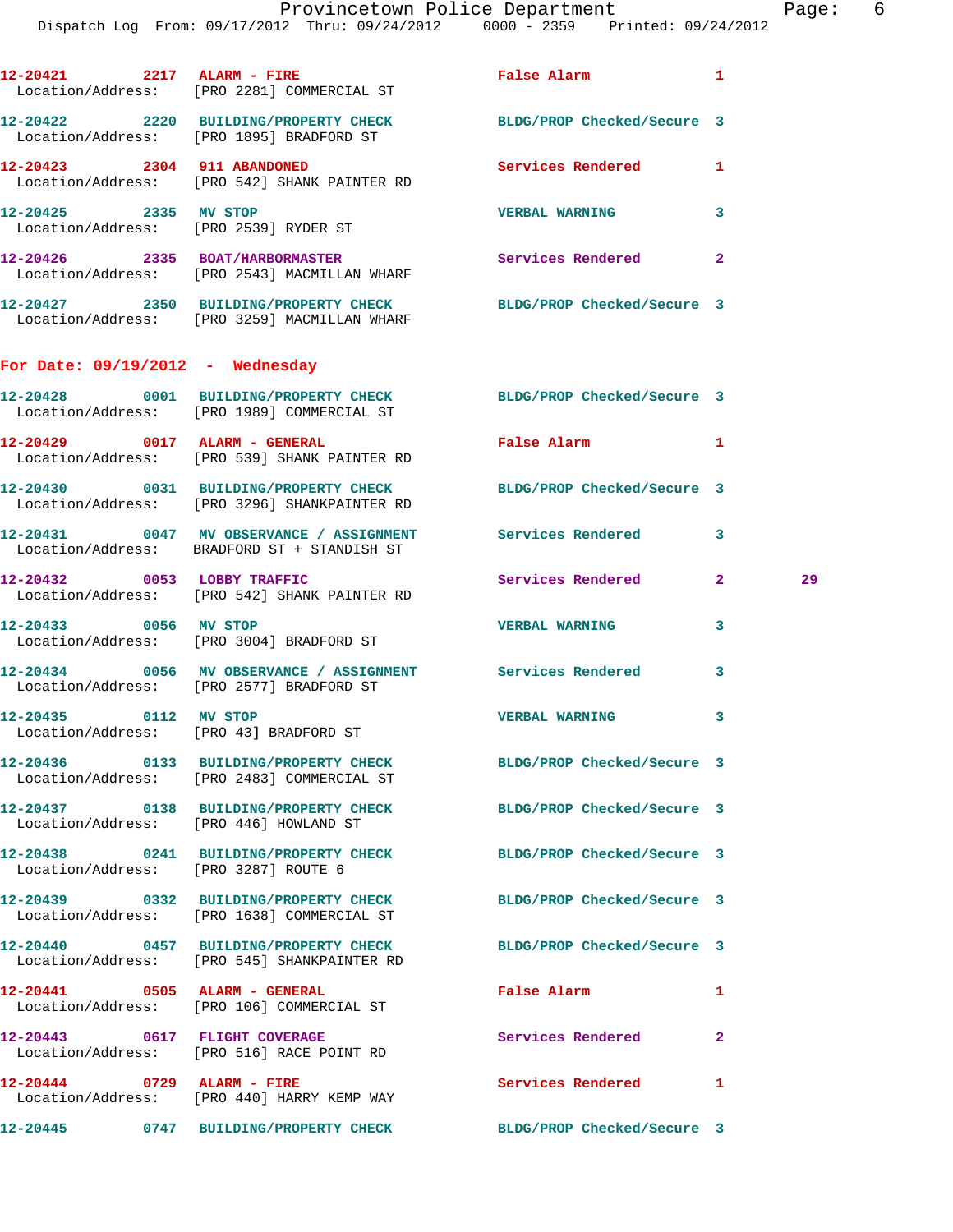|                                      | Dispatch Log From: 09/17/2012 Thru: 09/24/2012 0000 - 2359 Printed: 09/24/2012                                   | Provincetown Police Department                                                                                 | $\overline{7}$<br>Page: |
|--------------------------------------|------------------------------------------------------------------------------------------------------------------|----------------------------------------------------------------------------------------------------------------|-------------------------|
|                                      | Location/Address: [PRO 3317] CEMETERY RD                                                                         |                                                                                                                |                         |
|                                      | 12-20447 0832 H/M ON/OFF DUTY<br>Location/Address: [PRO 3259] MACMILLAN WHARF                                    | Services Rendered 2                                                                                            |                         |
|                                      | 12-20446 0833 BUILDING/PROPERTY CHECK BLDG/PROP Checked/Secure 3<br>Location/Address: [PRO 2898] JEROME SMITH RD |                                                                                                                |                         |
|                                      | 12-20448 0836 BUILDING/PROPERTY CHECK Services Rendered 3<br>Location/Address: [PRO 2483] COMMERCIAL ST          |                                                                                                                |                         |
| Location/Address: [PRO 3287] ROUTE 6 | 12-20449 0847 BUILDING/PROPERTY CHECK BLDG/PROP Checked/Secure 3                                                 |                                                                                                                |                         |
|                                      | 12-20450 0852 TRAFFIC CONTROL<br>Location/Address: RYDER ST + COMMERCIAL ST                                      | Services Rendered 3                                                                                            |                         |
|                                      | 12-20451 0854 GENERAL INFO                                                                                       | Services Rendered 3                                                                                            |                         |
| 12-20452 0907 DISTURBANCE            | Location/Address: [PRO 2087] HARRY KEMP WAY                                                                      | SPOKEN TO AND TO A RESIDENCE OF A RESIDENCE OF A RESIDENCE OF A RESIDENCE OF A RESIDENCE OF A RESIDENCE OF A R | 1                       |
|                                      | 12-20453 0930 BUILDING/PROPERTY CHECK BLDG/PROP Checked/Secure 3<br>Location/Address: [PRO 306] COMMERCIAL ST    |                                                                                                                |                         |
|                                      | 12-20454 0938 BUILDING/PROPERTY CHECK BLDG/PROP Checked/Secure 3<br>Location/Address: [PRO 2500] COMMERCIAL ST   |                                                                                                                |                         |
|                                      |                                                                                                                  | Vehicle Towed 3                                                                                                |                         |
| Location/Address: COMMERCIAL ST      | 12-20456 0949 STREET SWEEP TOW                                                                                   | <b>Vehicle Towed</b>                                                                                           | 3                       |
| Location/Address: [PRO 571] ALDEN ST | 12-20457 0952 BUILDING/PROPERTY CHECK BLDG/PROP Checked/Secure 3                                                 |                                                                                                                |                         |
|                                      | 12-20458 0953 STREET SWEEP TOW<br>Location/Address: [PRO 2364] COMMERCIAL ST                                     | <b>Vehicle Towed</b>                                                                                           | 3                       |
| Location/Address: ROUTE 6            | 12-20459 1017 MV OBSERVANCE / ASSIGNMENT Services Rendered 3                                                     |                                                                                                                |                         |
|                                      | 12-20460 1018 MV DISABLED<br>Location/Address: [PRO 154] COMMERCIAL ST                                           | <b>Services Rendered</b> 2                                                                                     |                         |
| Location/Address: [PRO 2521] ROUTE 6 | 12-20461 1024 MV OBSERVANCE / ASSIGNMENT Services Rendered                                                       |                                                                                                                | 3                       |
| 12-20462 1031 MV STOP                | Location/Address: [PRO 2513] ROUTE 6                                                                             | <b>VERBAL WARNING</b>                                                                                          | 3                       |
|                                      | 12-20463 1049 BUILDING/PROPERTY CHECK<br>Location/Address: [PRO 2206] COMMERCIAL ST                              | BLDG/PROP Checked/Secure 3                                                                                     |                         |
| 12-20464 1053 MV STOP                | Location/Address: [PRO 2513] ROUTE 6                                                                             | <b>VERBAL WARNING</b>                                                                                          | 3                       |
| 12-20465 1108 MV STOP                | Location/Address: BRADFORD ST + ANTHONY ST                                                                       | Citation/Warning Issued 3                                                                                      |                         |
|                                      | 12-20466 1119 BOAT VS PROPERTY DAMAGE<br>Location/Address: [PRO 1195] COMMERCIAL ST                              | Services Rendered                                                                                              | $\mathbf{2}$            |
|                                      | 12-20467 1124 BUILDING/PROPERTY CHECK Services Rendered<br>Location/Address: [PRO 391] COMMERCIAL ST             |                                                                                                                | 3                       |
| 12-20468 1127 LOST SONY CAMERA       | Location/Address: [PRO 542] SHANK PAINTER RD                                                                     | Services Rendered                                                                                              | 3                       |
| 12-20469 1140 MV STOP                |                                                                                                                  | Citation/Warning Issued 3                                                                                      |                         |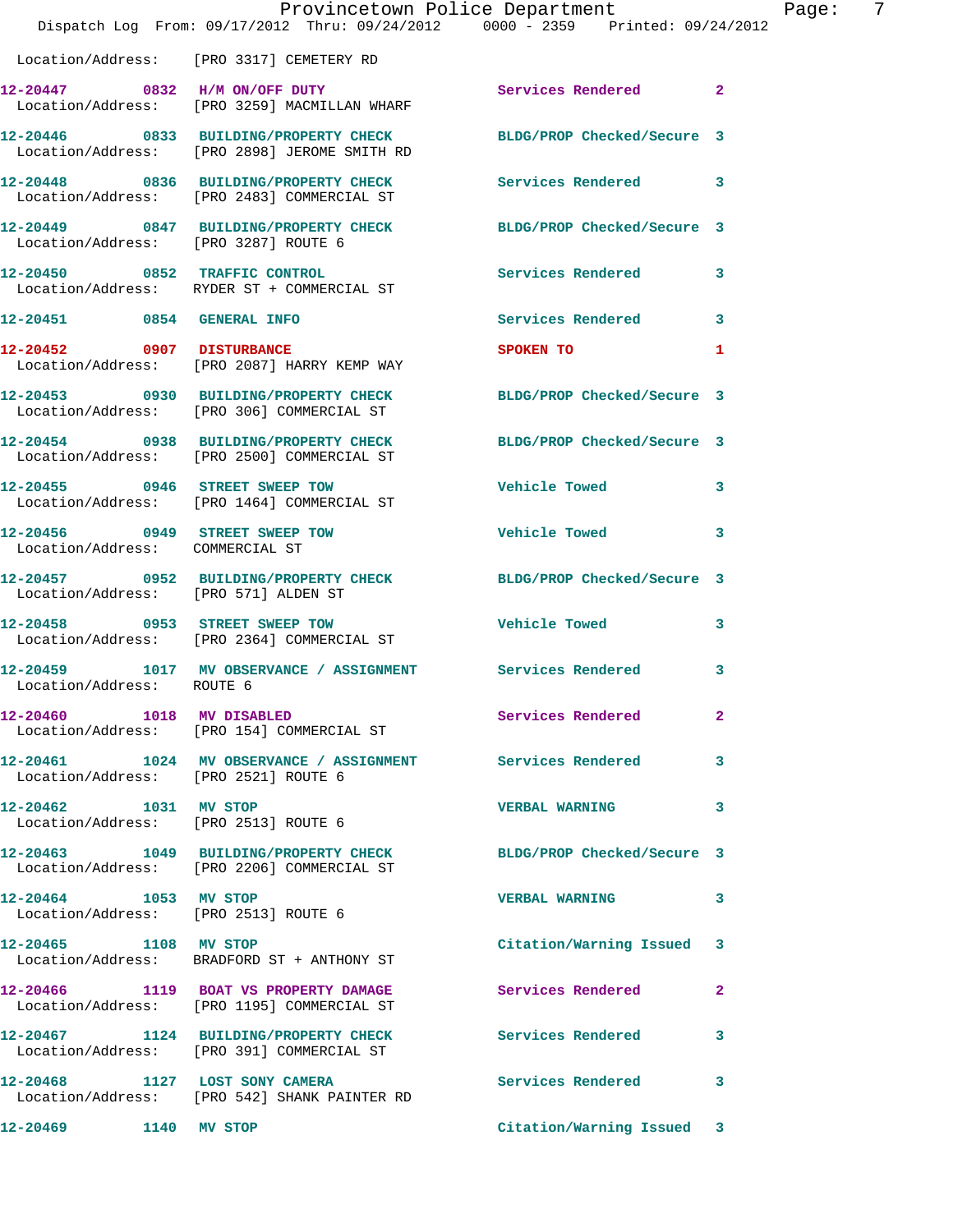|                                                               | Dispatch Log From: 09/17/2012 Thru: 09/24/2012 0000 - 2359 Printed: 09/24/2012                                 | Provincetown Police Department |                | Page: 8 |  |
|---------------------------------------------------------------|----------------------------------------------------------------------------------------------------------------|--------------------------------|----------------|---------|--|
| Location/Address: [PRO 2518] ROUTE 6                          |                                                                                                                |                                |                |         |  |
|                                                               | 12-20470 1142 PARK, WALK & TALK Services Rendered 2<br>Location/Address: [PRO 537] SHANK PAINTER RD            |                                |                |         |  |
|                                                               | 12-20471 1147 PARKING COMPLAINT / GENERAL SPOKEN TO<br>Location/Address: [PRO 30] BRADFORD ST                  |                                | $\mathbf{3}$   |         |  |
|                                                               | 12-20472 1257 HAZARDS<br>Location/Address: COMMERCIAL ST + GOSNOLD ST                                          | Services Rendered              | $\overline{2}$ |         |  |
| Location/Address: [PRO 521] ROUTE 6                           | 12-20473 1323 BUILDING/PROPERTY CHECK Services Rendered 3                                                      |                                |                |         |  |
|                                                               | 12-20474 1330 MV STOP<br>Location/Address: [PRO 2519] ROUTE 6                                                  | VERBAL WARNING 3               |                |         |  |
|                                                               | 12-20475 1336 BUILDING/PROPERTY CHECK BLDG/PROP Checked/Secure 3<br>Location/Address: [PRO 3318] CEMETERY RD   |                                |                |         |  |
|                                                               | 12-20477 1419 PARK, WALK & TALK<br>Location/Address: [PRO 3287] ROUTE 6                                        | Services Rendered 2            |                |         |  |
|                                                               | 12-20478    1455    LOST WALLET<br>Location/Address: [PRO 542] SHANK PAINTER RD                                | Services Rendered 3            |                |         |  |
| Location/Address: [PRO 571] ALDEN ST                          | 12-20479 1456 BUILDING/PROPERTY CHECK BLDG/PROP Checked/Secure 3                                               |                                |                |         |  |
|                                                               | 12-20480 1506 BUILDING/PROPERTY CHECK<br>Location/Address: [PRO 3317] CEMETERY RD                              | BLDG/PROP Checked/Secure 3     |                |         |  |
| Refer To Accident: 12-74-AC                                   | 12-20481 1507 MV ACCIDENT<br>Location/Address: BANGS ST + BRADFORD ST                                          | Vehicle Towed 1                |                | 1       |  |
|                                                               | 12-20484 1517 DEAD SQUIRREL<br>Location/Address: [PRO 3436] BRADFORD ST                                        | Services Rendered 2            |                |         |  |
| 12-20483 1527 ASSIST CITIZEN                                  | Location/Address: [PRO 1921] COMMERCIAL ST                                                                     | Services Rendered 3            |                |         |  |
|                                                               | 12-20485 1602 BUILDING/PROPERTY CHECK<br>Location/Address: [PRO 1909] COMMERCIAL ST                            | Services Rendered 3            |                |         |  |
|                                                               | 12-20486 1635 BUILDING/PROPERTY CHECK<br>Location/Address: [PRO 2483] COMMERCIAL ST                            | BLDG/PROP Checked/Secure 3     |                |         |  |
|                                                               | 12-20487 1642 BUILDING/PROPERTY CHECK BLDG/PROP Checked/Secure 3<br>Location/Address: [PRO 2206] COMMERCIAL ST |                                |                |         |  |
|                                                               | 12-20488 1643 MEDICAL EMERGENCY<br>Location/Address: [PRO 440] HARRY KEMP WAY                                  | Transported to Hospital 1      |                |         |  |
|                                                               | 12-20489 1651 MEDICAL EMERGENCY<br>Location/Address: [PRO 564] BAYBERRY AVE                                    | Transported to Hospital 1      |                |         |  |
|                                                               | 12-20490 1706 STOLEN CAR MIRROR<br>Location/Address: [PRO 94] BRADFORD ST                                      | Services Rendered 2            |                |         |  |
|                                                               | 12-20491 1722 BUILDING/PROPERTY CHECK<br>Location/Address: [PRO 2898] JEROME SMITH RD                          | BLDG/PROP Checked/Secure 3     |                |         |  |
| 12-20492 1751 MV DISABLED                                     | Location/Address: [PRO 68] PROVINCELANDS RD                                                                    | Services Rendered 2            |                |         |  |
| Location/Address: [PRO 2521] ROUTE 6                          | 12-20493 1831 MV OBSERVANCE / ASSIGNMENT No Action Required                                                    |                                | 3              |         |  |
| 12-20494 1845 MV STOP<br>Location/Address: ROUTE 6 + SNAIL RD |                                                                                                                | <b>VERBAL WARNING</b>          | 3              |         |  |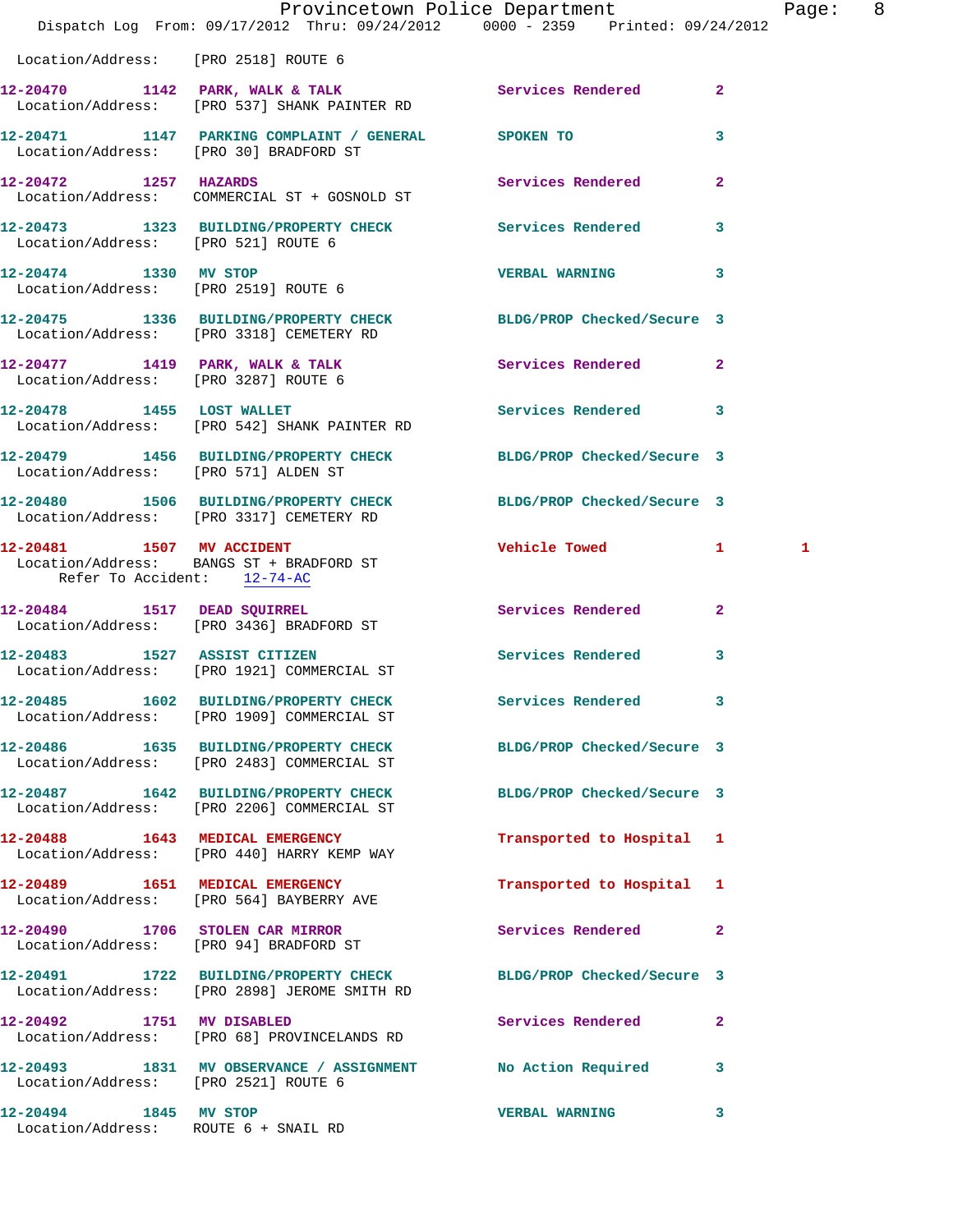Dispatch Log From: 09/17/20

|  |                       | FIOVINCECOWN FOIICE DEPAICMENC |                     |
|--|-----------------------|--------------------------------|---------------------|
|  | :012 Thru: 09/24/2012 | 0000 - 2359                    | Printed: 09/24/2012 |
|  |                       |                                |                     |
|  |                       |                                |                     |

| 12-20495 1850 MV STOP | Location: [PRO 3672] TOWN LINE                                                                               | <b>VERBAL WARNING</b>      | 3              |    |
|-----------------------|--------------------------------------------------------------------------------------------------------------|----------------------------|----------------|----|
|                       | 12-20496 1851 LOST MIN PIN/RETURNED Services Rendered<br>Location/Address: [PRO 1753] BRADFORD ST            |                            | $\overline{2}$ |    |
|                       | 12-20497 1855 MV STOP<br>Location/Address: ROUTE 6 + SNAIL RD                                                | <b>VERBAL WARNING</b>      | 3              |    |
|                       | 12-20498 1905 BUILDING/PROPERTY CHECK BLDG/PROP Checked/Secure 3<br>Location/Address: [PRO 3163] WINTHROP ST |                            |                |    |
|                       | 12-20499 1912 STUCK IN ELEVATOR Services Rendered<br>Location/Address: [PRO 310] COMMERCIAL ST               |                            | 3              |    |
|                       | 12-20500 1932 FOUND LG PHONE/RETURNED Services Rendered<br>Location/Address: [PRO 542] SHANK PAINTER RD      |                            | 3              |    |
|                       | 12-20501 2026 LOST AT&T DROID Services Rendered<br>Location/Address: [PRO 105] COMMERCIAL ST                 |                            | 3              |    |
|                       | 12-20502 2035 MV OBSERVANCE / ASSIGNMENT Services Rendered<br>Location: [PRO 3672] TOWN LINE                 |                            | 3              |    |
| 12-20503 2037 MV STOP | Location: [PRO 3666] EAST HARBOR/PILGRIM LAKE                                                                | <b>VERBAL WARNING</b>      | 3              |    |
| 12-20504 2044 MV STOP | Location: [PRO 3666] EAST HARBOR/PILGRIM LAKE                                                                | <b>VERBAL WARNING</b>      | 3              |    |
|                       | 12-20505 2050 BUILDING/PROPERTY CHECK BLDG/PROP Checked/Secure 3<br>Location/Address: [PRO 16] BRADFORD ST   |                            |                |    |
|                       | 12-20506 2052 COMPLAINT - STREET PERFORMERS Services Rendered<br>Location/Address: [PRO 223] COMMERCIAL ST   |                            | 3              |    |
|                       | 12-20507 2101 LOST WALLET<br>Location/Address: [PRO 1992] COMMERCIAL ST                                      | Services Rendered          | 3              |    |
|                       | 12-20508 2128 BUILDING/PROPERTY CHECK BLDG/PROP Checked/Secure 3<br>Location/Address: [PRO 433] RYDER ST     |                            |                |    |
|                       | 12-20509 2158 MEDICAL EMERGENCY PATIENT REFUSAL<br>Location/Address: [PRO 442] HARRY KEMP WAY                |                            | 1              |    |
|                       | 12-20510 2226 BUILDING/PROPERTY CHECK<br>Location/Address: [PRO 1638] COMMERCIAL ST                          | BLDG/PROP Checked/Secure 3 |                |    |
|                       | 12-20511 2348 BUILDING/PROPERTY CHECK BLDG/PROP Checked/Secure 3<br>Location/Address: [PRO 1646] WINSLOW ST  |                            |                |    |
|                       | For Date: $09/20/2012$ - Thursday                                                                            |                            |                |    |
|                       | 12-20512 0000 BUILDING/PROPERTY CHECK BLDG/PROP Checked/Secure 3<br>Location/Address: [PRO 16] BRADFORD ST   |                            |                |    |
|                       | 12-20513 0019 MV OBSERVANCE / ASSIGNMENT Services Rendered<br>Location/Address: BRADFORD ST + STANDISH ST    |                            | 3              |    |
|                       | 12-20514 0045 LOBBY TRAFFIC<br>Location/Address: [PRO 542] SHANK PAINTER RD                                  | Services Rendered          | $\mathbf{2}$   | 33 |
| 12-20515 0113 MV STOP | Location/Address: RYDER ST + BRADFORD ST                                                                     | <b>VERBAL WARNING</b>      | 3              |    |
|                       | 12-20516 0205 BUILDING/PROPERTY CHECK<br>Location/Address: [PRO 2483] COMMERCIAL ST                          | <b>Services Rendered</b>   | 3              |    |
|                       | 12-20517 0241 BUILDING/PROPERTY CHECK BLDG/PROP Checked/Secure 3                                             |                            |                |    |
|                       |                                                                                                              |                            |                |    |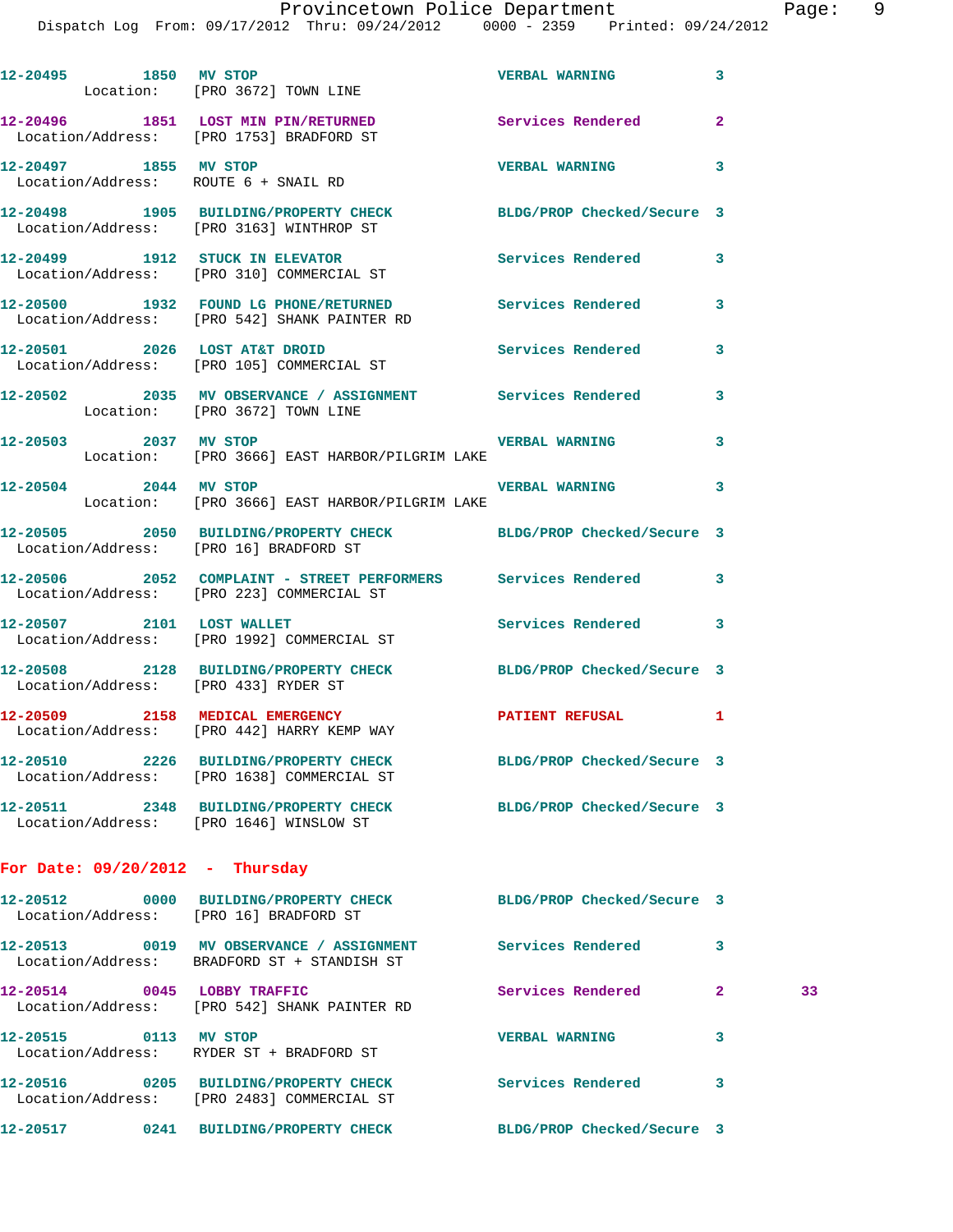|                                                                         | Provincetown Police Department<br>Dispatch Log From: 09/17/2012 Thru: 09/24/2012 0000 - 2359 Printed: 09/24/2012 |                            |              |
|-------------------------------------------------------------------------|------------------------------------------------------------------------------------------------------------------|----------------------------|--------------|
|                                                                         |                                                                                                                  |                            |              |
| Location/Address: [PRO 444] HIGH POLE                                   |                                                                                                                  |                            |              |
| Location/Address: [PRO 2] ALDEN ST                                      | 12-20518 0308 BUILDING/PROPERTY CHECK BLDG/PROP Checked/Secure 3                                                 |                            |              |
|                                                                         | 12-20519 0431 BUILDING/PROPERTY CHECK<br>Location/Address: [PRO 440] HARRY KEMP WAY                              | BY LAW VIOLATION           | 3            |
|                                                                         | 12-20520 0538 BUILDING/PROPERTY CHECK BLDG/PROP Checked/Secure 3<br>Location/Address: [PRO 545] SHANKPAINTER RD  |                            |              |
| 12-20521 0639 WATER LEAK<br>Location/Address: PLEASANT ST               |                                                                                                                  | Services Rendered          | 3            |
|                                                                         | 12-20522 0750 SPRINKLER SYSTEM WORK<br>Location/Address: [PRO 440] HARRY KEMP WAY                                | <b>Services Rendered</b>   | 1            |
| 12-20523 0801 SCHOOL CROSSING<br>Location/Address: [PRO 569] WINSLOW ST |                                                                                                                  | <b>Services Rendered</b>   | 3            |
|                                                                         | 12-20524 0802 BUILDING/PROPERTY CHECK<br>Location/Address: [PRO 2287] SHANK PAINTER RD                           | BLDG/PROP Checked/Secure 3 |              |
| Location/Address: [PRO 2521] ROUTE 6                                    | 12-20525 0831 MV OBSERVANCE / ASSIGNMENT Services Rendered                                                       |                            | 3            |
| 12-20526 0846 MV STOP<br>Location/Address: [PRO 2513] ROUTE 6           |                                                                                                                  | <b>VERBAL WARNING</b>      | 3            |
| 12-20527 0851 MV STOP<br>Location/Address: [PRO 2513] ROUTE 6           |                                                                                                                  | <b>VERBAL WARNING</b>      | 3            |
| 12-20528 0859 MV STOP<br>Location/Address: [PRO 2513] ROUTE 6           |                                                                                                                  | <b>VERBAL WARNING</b>      | 3            |
| 12-20529 0902 MV STOP<br>Location/Address: [PRO 2513] ROUTE 6           |                                                                                                                  | <b>VERBAL WARNING</b>      | 3            |
|                                                                         | 12-20530 0910 H/M ON/OFF DUTY<br>Location/Address: [PRO 3259] MACMILLAN WHARF                                    | <b>Services Rendered</b>   | $\mathbf{2}$ |
| 12-20531<br>Location/Address: [PRO 2521] ROUTE 6                        | 0918 MV OBSERVANCE / ASSIGNMENT No Action Required                                                               |                            | 3            |
|                                                                         | 12-20533 0928 BUILDING/PROPERTY CHECK BLDG/PROP Checked/Secure 3<br>Location/Address: [PRO 2206] COMMERCIAL ST   |                            |              |
| 12-20534 0931 ANIMAL CALL                                               | Location/Address: [PRO 144] COMMERCIAL ST                                                                        | No Action Required         | 2            |
|                                                                         | 12-20535 0936 BUILDING/PROPERTY CHECK<br>Location/Address: [PRO 3317] CEMETERY RD                                | BLDG/PROP Checked/Secure 3 |              |
|                                                                         | 12-20536 0950 STREET SWEEP TOW<br>Location/Address: [PRO 2182] COMMERCIAL ST                                     | Vehicle Towed              | 3            |
|                                                                         | 12-20537 0951 BUILDING/PROPERTY CHECK<br>Location/Address: [PRO 3317] CEMETERY RD                                | BLDG/PROP Checked/Secure 3 |              |
|                                                                         | 12-20538 0954 STREET SWEEP TOW<br>Location/Address: [PRO 115] COMMERCIAL ST                                      | <b>Vehicle Towed</b>       | 3            |
| Location/Address: [PRO 564] BAYBERRY                                    | 12-20539 0956 BUILDING/PROPERTY CHECK                                                                            | Services Rendered          | 3            |
| 12-20540   1001   GENERAL INFO                                          |                                                                                                                  | Services Rendered          | 3            |
| Location/Address: [PRO 571] ALDEN ST                                    | 12-20541 1002 BUILDING/PROPERTY CHECK BLDG/PROP Checked/Secure 3                                                 |                            |              |
|                                                                         |                                                                                                                  |                            | $\mathbf{3}$ |

Page: 10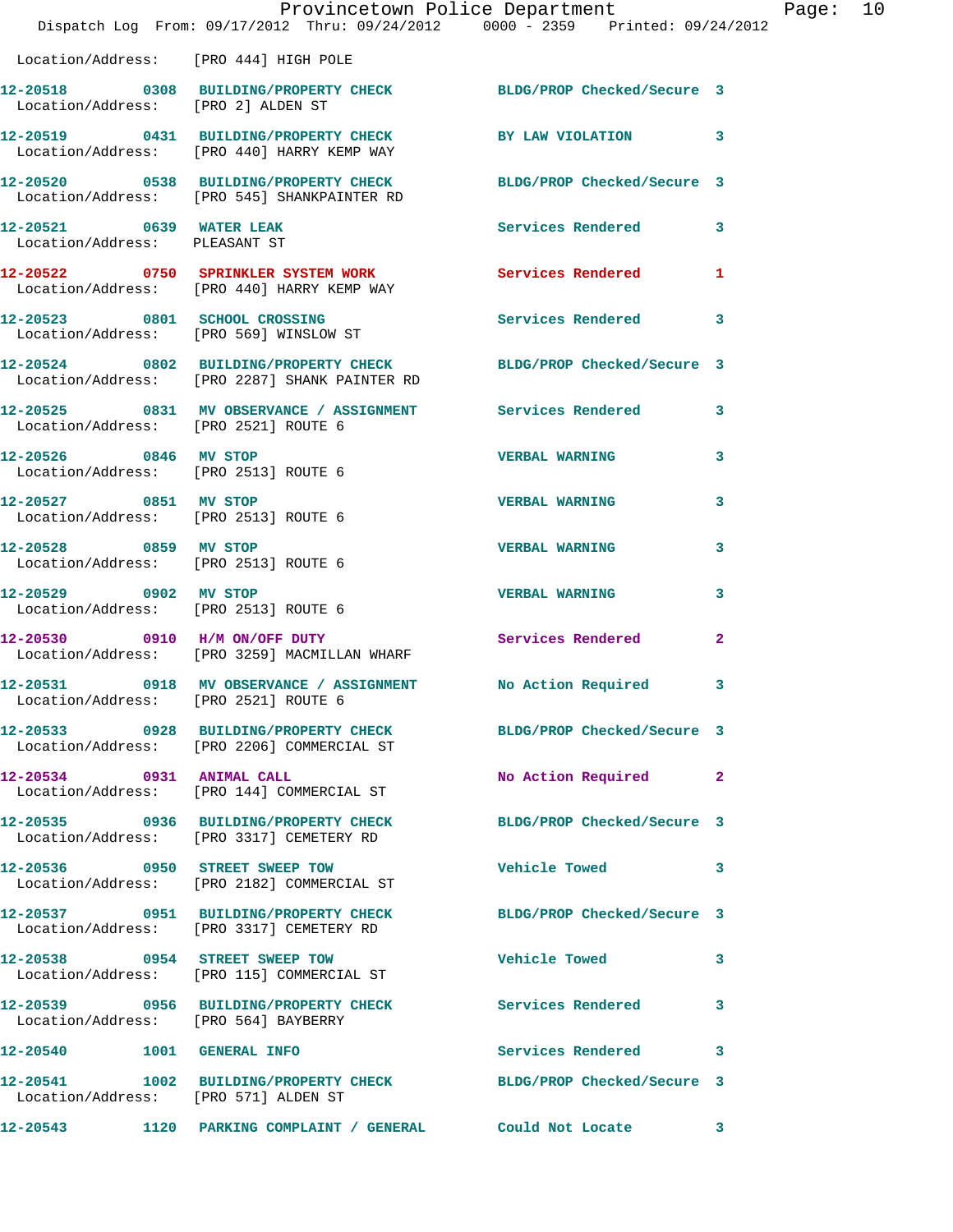|                               | Provincetown Police Department Page: 11<br>Dispatch Log From: 09/17/2012 Thru: 09/24/2012 0000 - 2359 Printed: 09/24/2012 |                          |                |  |
|-------------------------------|---------------------------------------------------------------------------------------------------------------------------|--------------------------|----------------|--|
|                               | Location/Address: [PRO 542] SHANK PAINTER RD                                                                              |                          |                |  |
| 12-20544 1227 COMPLAINT       | Location/Address: [PRO 2521] ROUTE 6                                                                                      | <b>VERBAL WARNING</b> 3  |                |  |
| Location/Address: PRINCE ST   | 12-20545 1231 PARKING COMPLAINT / GENERAL SPOKEN TO                                                                       |                          | 3              |  |
|                               | 12-20546 1233 GENERAL INFO                                                                                                | Services Rendered 3      |                |  |
|                               | Location/Address: [PRO 388] SHANKPAINTER RD + BRADFORD ST                                                                 |                          | 3              |  |
|                               | 12-20548 1244 PARKING COMPLAINT / GENERAL No Action Required 3<br>Location/Address: [PRO 3094] COMMERCIAL ST              |                          |                |  |
| Location/Address: WINTHROP ST | 12-20549 1257 BARKING DOG Services Rendered                                                                               |                          | $\mathbf{2}$   |  |
|                               | 12-20551 1311 BAD CHECK<br>Location/Address: [PRO 542] SHANK PAINTER RD                                                   | SPOKEN TO                | $\overline{2}$ |  |
|                               | 12-20550 1313 PARK, WALK & TALK 1988 Services Rendered<br>Location/Address: [PRO 537] SHANK PAINTER RD                    |                          | $\overline{2}$ |  |
| 12-20552 1326 FOUND BAG       | Could Not Locate 3<br>Location/Address: [PRO 2518] ROUTE 6                                                                |                          |                |  |
|                               | 12-20553 1328 LARCENY/TREE FUND BOX Services Rendered 2<br>Location/Address: [PRO 1953] COMMERCIAL ST                     |                          |                |  |
|                               | 12-20554 1333 LOST CREDIT CARD Services Rendered<br>Location/Address: [PRO 542] SHANK PAINTER RD                          |                          | 3              |  |
|                               | 12-20555            1346    PRIVATE TOW<br>Location/Address:     [PRO 94] BRADFORD ST                                     | Vehicle Towed            | 3              |  |
|                               | 12-20556 1348 PARK, WALK & TALK 1988 Services Rendered<br>Location: [PRO 3431] LOPES SQUARE                               |                          | $\mathbf{2}$   |  |
|                               | 12-20557 1413 MEDICAL EMERGENCY <b>PATIENT REFUSAL</b><br>Location/Address: [PRO 658] MOZART AVE                          |                          | 1              |  |
|                               | 12-20560 1500 SERVE SUMMONS<br>Location/Address: [PRO 105] COMMERCIAL ST                                                  | Services Rendered 3      |                |  |
|                               | 12-20558 1501 LARCENY / FORGERY / FRAUD Services Rendered<br>Location/Address: [PRO 196] COMMERCIAL ST                    |                          | $\mathbf{2}$   |  |
| 12-20559 1509 INTERNET SCAM   | Location/Address: [PRO 455] COMMERCIAL ST                                                                                 | Services Rendered        | $\mathbf{2}$   |  |
|                               | 12-20561 1657 FOLLOW UP<br>Location/Address: [PRO 3650] BRADFORD ST                                                       | Services Rendered        | 2              |  |
|                               | 12-20562 1658 MEDICAL EMERGENCY<br>Location/Address: [PRO 638] COMMERCIAL ST                                              | <b>Services Rendered</b> | 1              |  |
|                               | 12-20563 1721 FOLLOW UP<br>Location/Address: [PRO 3333] COMMERCIAL ST                                                     | Services Rendered        | $\mathbf{2}$   |  |
| Location/Address: COURT ST    | 12-20564 1909 DOMESTIC DISTURBANCE/ASSAULT Peace Restored                                                                 |                          | 1              |  |
|                               | 12-20565 1946 BUILDING/PROPERTY CHECK BLDG/PROP Checked/Secure 3<br>Location/Address: [PRO 1646] WINSLOW ST               |                          |                |  |
| 12-20566 1946 MV STOP         | Location/Address: BRADFORD ST + DYER ST                                                                                   | <b>VERBAL WARNING</b>    | 3              |  |
| 12-20567 1955 MV STOP         |                                                                                                                           | <b>VERBAL WARNING</b>    | 3              |  |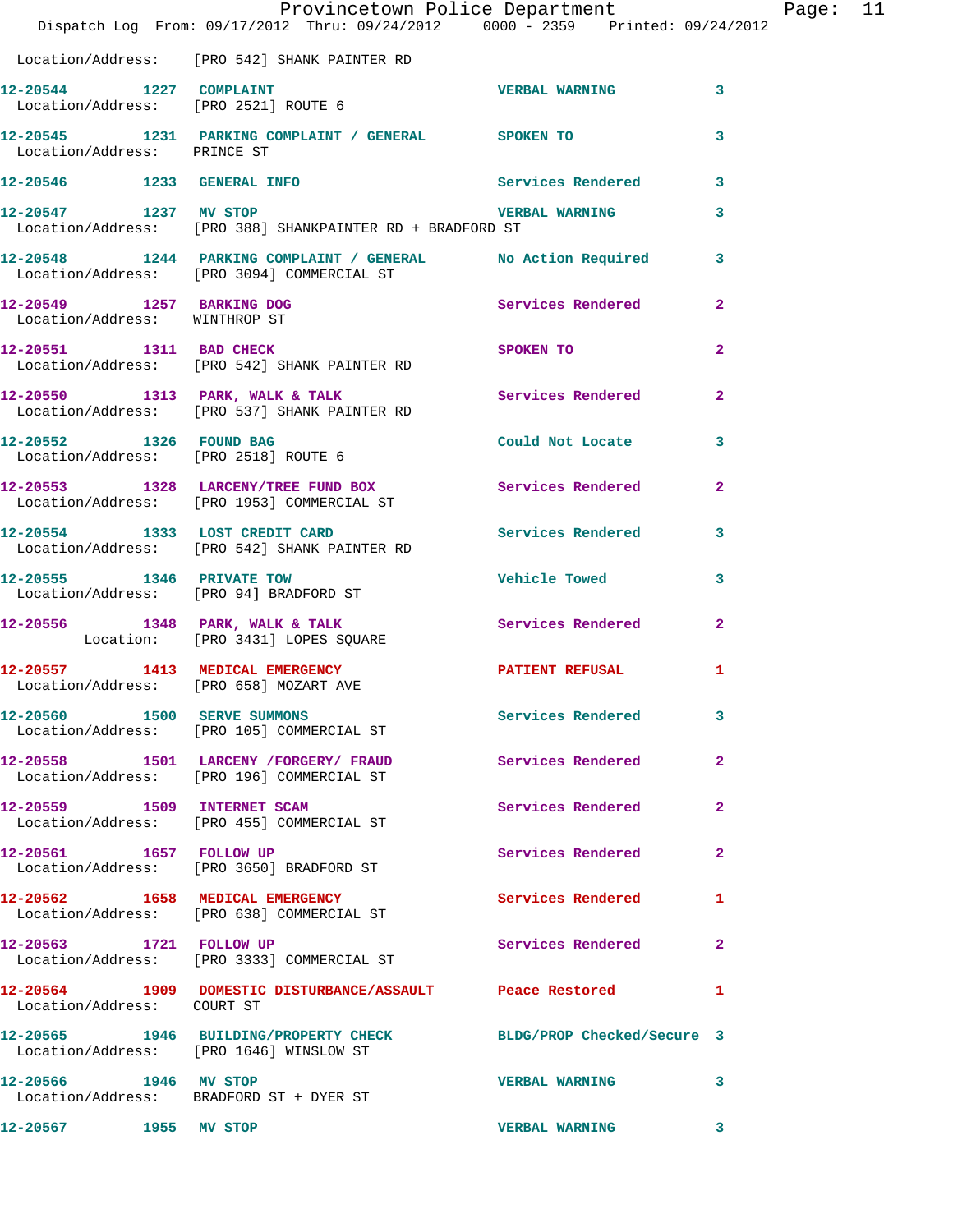|                                                               | Dispatch Log From: 09/17/2012 Thru: 09/24/2012 0000 - 2359 Printed: 09/24/2012                                 | Provincetown Police Department | Page: 12                |
|---------------------------------------------------------------|----------------------------------------------------------------------------------------------------------------|--------------------------------|-------------------------|
|                                                               | Location/Address: COMMERCIAL ST + DYER ST                                                                      |                                |                         |
|                                                               | 12-20568 1958 MV OBSERVANCE / ASSIGNMENT Services Rendered 3<br>Location/Address: [PRO 595] BRADFORD ST        |                                |                         |
|                                                               | 12-20569 2054 BUILDING/PROPERTY CHECK BLDG/PROP Checked/Secure 3<br>Location/Address: [PRO 306] COMMERCIAL ST  |                                |                         |
|                                                               | 12-20571 2131 ANIMAL CALL/BARKING DOG Services Rendered<br>Location/Address: [PRO 1174] WINTHROP ST            |                                | $\overline{2}$          |
|                                                               | 12-20572 2136 MV OBSERVANCE / ASSIGNMENT2577 Services Rendered<br>Location/Address: [PRO 2577] BRADFORD ST     |                                | $\overline{\mathbf{3}}$ |
|                                                               | 12-20573 2145 MV STOP<br>Location/Address: ALDEN ST + BRADFORD ST                                              | <b>VERBAL WARNING</b>          | 3                       |
|                                                               | 12-20574 2234 ALARM - GENERAL<br>Location/Address: [PRO 3296] SHANK PAINTER RD                                 | <b>Services Rendered</b>       | $\mathbf{1}$            |
| Location/Address: VORSE LN                                    | 12-20575 2250 NOISE COMPLAINT NERBAL WARNING                                                                   |                                | 3                       |
|                                                               | 12-20576 2350 BUILDING/PROPERTY CHECK BLDG/PROP Checked/Secure 3<br>Location/Address: [PRO 1638] COMMERCIAL ST |                                |                         |
| 12-20577 2355 MV STOP<br>Location/Address: [PRO 83] CENTER ST |                                                                                                                | <b>VERBAL WARNING</b>          | 3                       |

## **For Date: 09/21/2012 - Friday**

Location/Address: SHANKPAINTER RD

| 12-20578 0022 MV STOP                  | Location/Address: JOHNSON ST + BRADFORD ST                                                                | <b>VERBAL WARNING</b>      | $\overline{\mathbf{3}}$ |    |
|----------------------------------------|-----------------------------------------------------------------------------------------------------------|----------------------------|-------------------------|----|
|                                        | 12-20579 0026 MV OBSERVANCE / ASSIGNMENT Services Rendered<br>Location/Address: BRADFORD ST + STANDISH ST |                            | $\overline{3}$          |    |
|                                        | 12-20580 0105 BUILDING/PROPERTY CHECK<br>Location/Address: [PRO 306] COMMERCIAL ST                        | BLDG/PROP Checked/Secure 3 |                         |    |
|                                        | 12-20581 0106 MV OBSERVANCE / ASSIGNMENT Services Rendered<br>Location/Address: RYDER ST + BRADFORD ST    |                            | $\mathbf{3}$            |    |
| 12-20582 0148 MV STOP                  | Location/Address: DEWEY AVE + COMMERCIAL ST                                                               | No Action Required         | $\overline{\mathbf{3}}$ |    |
|                                        | 12-20584 0222 BUILDING/PROPERTY CHECK<br>Location/Address: [PRO 545] SHANK PAINTER RD                     | BLDG/PROP Checked/Secure 3 |                         |    |
| Location/Address: [PRO 3259] MACMILLAN | 12-20585 0356 BUILDING/PROPERTY CHECK                                                                     | Services Rendered 3        |                         |    |
| Location/Address: [PRO 3287] ROUTE 6   | 12-20586 0508 BUILDING/PROPERTY CHECK BLDG/PROP Checked/Secure 3                                          |                            |                         |    |
|                                        | 12-20587 0523 BUILDING/PROPERTY CHECK<br>Location/Address: [PRO 1646] WINSLOW ST                          | BLDG/PROP Checked/Secure 3 |                         |    |
|                                        | 12-20588 0530 ALARM - GENERAL<br>Location/Address: [PRO 3176] COMMERCIAL ST                               | <b>False Alarm</b>         | $\mathbf{1}$            |    |
| Location/Address: ROUTE 6 + HOWLAND ST | 12-20589 0543 MV OBSERVANCE / ASSIGNMENT No Action Required                                               |                            | $\overline{\mathbf{3}}$ |    |
|                                        | 12-20590 0557 LOBBY TRAFFIC<br>Location/Address: [PRO 542] SHANK PAINTER RD                               | Services Rendered          | $\overline{2}$          | 30 |
|                                        | 12-20591 0604 MV OBSERVANCE / ASSIGNMENT Services Rendered                                                |                            | 3                       |    |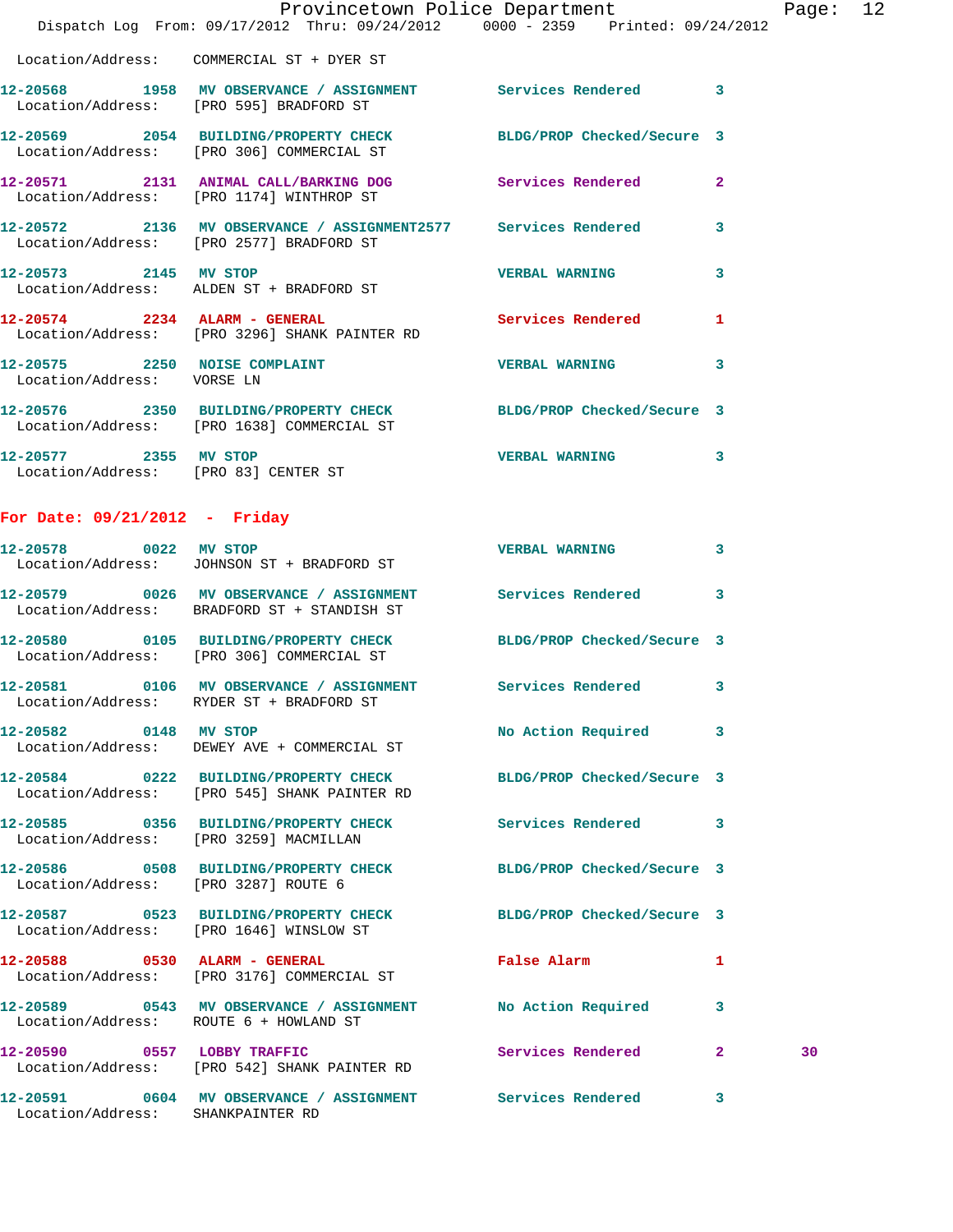|                                                                         |                                                                                                              | Provincetown Police Department Page: 13 |                         |   |  |
|-------------------------------------------------------------------------|--------------------------------------------------------------------------------------------------------------|-----------------------------------------|-------------------------|---|--|
|                                                                         | Dispatch Log From: 09/17/2012 Thru: 09/24/2012 0000 - 2359 Printed: 09/24/2012                               |                                         |                         |   |  |
|                                                                         | 12-20592 0715 BOAT/HARBORMASTER Services Rendered 2<br>Location/Address: [PRO 2543] MACMILLAN WHARF          |                                         |                         |   |  |
|                                                                         | 12-20593 0809 MV OBSERVANCE / ASSIGNMENT No Action Required 3<br>Location/Address: [PRO 2513] ROUTE 6        |                                         |                         |   |  |
|                                                                         | 12-20594 0811 BUILDING/PROPERTY CHECK Services Rendered 3<br>Location/Address: [PRO 2483] COMMERCIAL ST      |                                         |                         |   |  |
| 12-20595 0820 MV STOP                                                   | Location/Address: ROUTE 6 + SNAIL RD                                                                         | <b>VERBAL WARNING</b>                   | $\overline{\mathbf{3}}$ |   |  |
|                                                                         | 12-20596 0823 MV OBSERVANCE / ASSIGNMENT Services Rendered 3<br>Location/Address: [PRO 1645] HARRY KEMP      |                                         |                         |   |  |
|                                                                         | 12-20597 0908 SPRINKLER WORK Services Rendered 1<br>Location/Address: [PRO 440] HARRY KEMP WAY               |                                         |                         |   |  |
| Location/Address: ROUTE 6 + SNAIL RD                                    | 12-20598 0953 MV STOP                                                                                        | <b>VERBAL WARNING</b>                   | 3                       |   |  |
|                                                                         | 12-20599 1003 MV STOP<br>Location/Address: COMMERCIAL ST + SNAIL RD                                          | VERBAL WARNING 3                        |                         |   |  |
|                                                                         | 12-20600 1016 BUILDING/PROPERTY CHECK BLDG/PROP Checked/Secure 3<br>Location/Address: [PRO 3317] CEMETERY RD |                                         |                         |   |  |
| Location/Address: ROUTE 6 + SNAIL RD                                    | 12-20601 1019 MV STOP                                                                                        | <b>VERBAL WARNING</b>                   | 3                       |   |  |
|                                                                         | 12-20602 1022 MV DISABLED<br>Location: [PRO 3672] TOWN LINE                                                  | Services Rendered                       | $\mathbf{2}$            |   |  |
|                                                                         | $12-20603$ 1037 PARK, WALK & TALK<br>Location/Address: [PRO 537] SHANK PAINTER RD                            | Services Rendered                       | $\mathbf{2}$            |   |  |
|                                                                         | 12-20604 1052 COMPLAINT<br>Location/Address: [PRO 1398] MONTELLO ST                                          | No Action Required 3                    |                         |   |  |
|                                                                         | 12-20605 1115 MV COMPLAINT<br>Location/Address: WHORFS CT + COMMERCIAL ST                                    | Services Rendered 2                     |                         | 1 |  |
| Location/Address: [PRO 3287] ROUTE 6                                    | 12-20606 1128 BUILDING/PROPERTY CHECK                                                                        | BLDG/PROP Checked/Secure 3              |                         |   |  |
| 12-20616 1135 STOLEN GAS TANKS                                          | Location/Address: [PRO 3430] COMMERCIAL ST                                                                   | Services Rendered                       | $\mathbf{2}$            |   |  |
| 12-20608 1240 PARK, WALK & TALK<br>Location/Address: [PRO 3287] ROUTE 6 |                                                                                                              | Services Rendered                       | $\mathbf{2}$            |   |  |
|                                                                         | 12-20609 1254 BUILDING/PROPERTY CHECK<br>Location/Address: [PRO 3317] CEMETERY RD                            | BLDG/PROP Checked/Secure 3              |                         |   |  |
| 12-20610<br>1304                                                        | COMPLAINT/NEIGHBOR                                                                                           | <b>Services Rendered</b>                | 3                       |   |  |

Location/Address: [PRO 1563] CONWELL ST

Location/Address: [PRO 2499] RACE POINT RD

Location/Address: [PRO 1245] SEASHORE PARK DR

**12-20614 1330 MV OBSERVANCE / ASSIGNMENT Services Rendered 3**  Location/Address: [PRO 2521] ROUTE 6

Location/Address: SNAIL RD

**12-20611 1313 911 GENERAL Services Rendered 1** 

**12-20612 1322 SQUIRREL IN FIREPLACE Services Rendered 2** 

**12-20613 1328 BUILDING/PROPERTY CHECK BLDG/PROP Checked/Secure 3** 

Location/Address: [PRO 3430] COMMERCIAL ST

**12-20615 1336 MV STOP Services Rendered 3**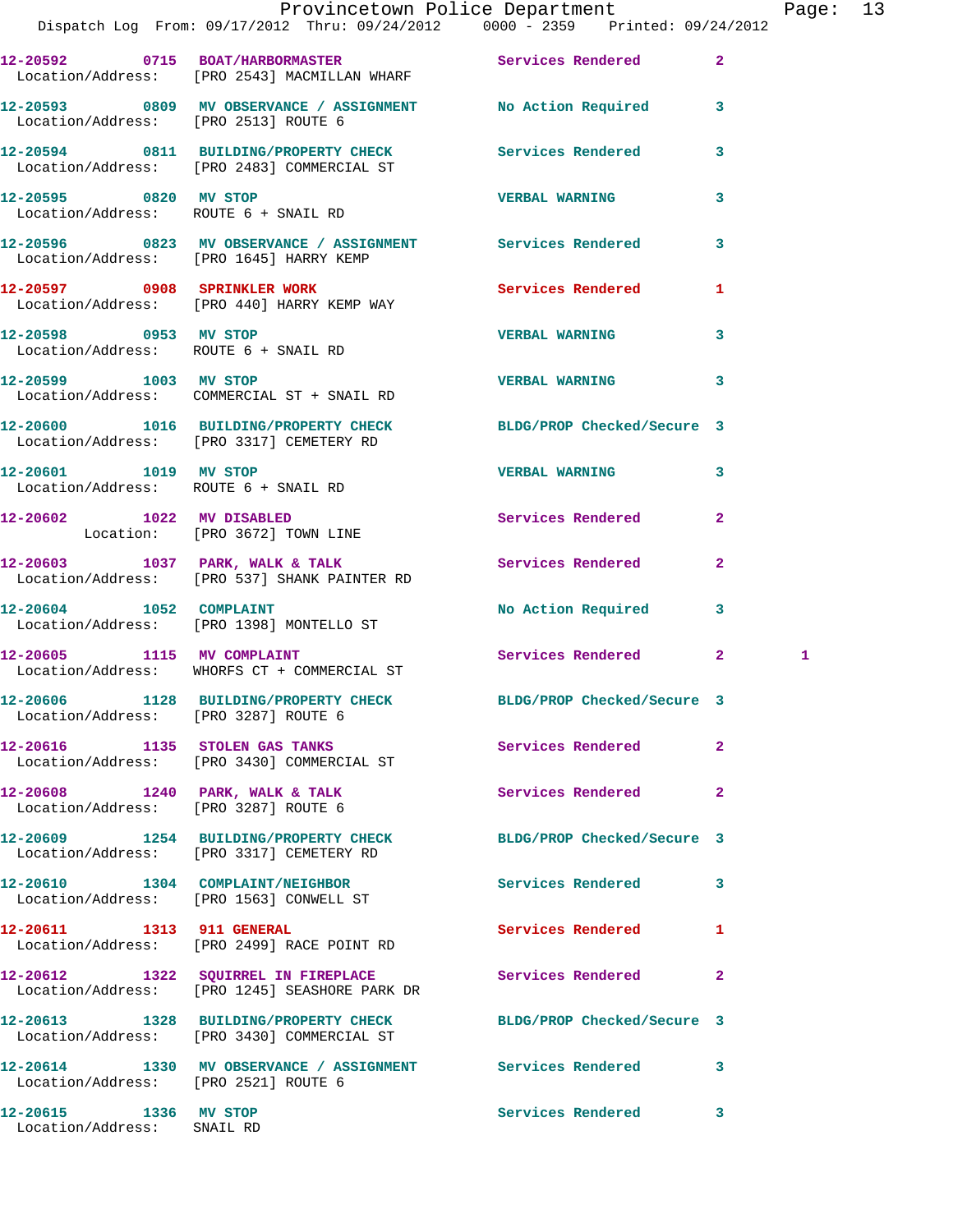| Location/Address: [PRO 571] ALDEN ST                                     | 12-20617 1431 BUILDING/PROPERTY CHECK                                                                       | BLDG/PROP Checked/Secure 3 |                |
|--------------------------------------------------------------------------|-------------------------------------------------------------------------------------------------------------|----------------------------|----------------|
|                                                                          | 12-20618 1431 BUILDING/PROPERTY CHECK<br>Location/Address: [PRO 3318] CEMETERY RD                           | BLDG/PROP Checked/Secure 3 |                |
| 12-20620 1556 MV STOP                                                    | Location/Address: [PRO 2577] BRADFORD ST                                                                    | Citation/Warning Issued 3  |                |
| 12-20621 1625 ALARM - GENERAL                                            | Location/Address: [PRO 442] HARRY KEMP WAY                                                                  | <b>Services Rendered</b>   | $\mathbf{1}$   |
|                                                                          | 12-20622 1632 MV OBSERVANCE / ASSIGNMENT Services Rendered<br>Location/Address: HARRY KEMP WAY + HOWLAND ST |                            | 3              |
| 12-20623 1639 MV STOP<br>Location/Address: HOWLAND ST                    |                                                                                                             | <b>VERBAL WARNING</b>      | 3              |
| 12-20624 1644 MV STOP<br>Location/Address: HOWLAND ST                    |                                                                                                             | Citation/Warning Issued 3  |                |
| 12-20625 1655 MV STOP<br>Location/Address: HOWLAND ST                    |                                                                                                             | Citation/Warning Issued 3  |                |
|                                                                          | 12-20626 1708 LOST BLACK BACKPACK<br>Location/Address: [PRO 105] COMMERCIAL ST                              | <b>Services Rendered</b>   | $\mathbf{3}$   |
| Location/Address: [PRO 3259] MACMILLAN                                   | 12-20627 1815 BUILDING/PROPERTY CHECK                                                                       | BLDG/PROP Checked/Secure 3 |                |
| 12-20628 1847 MEDICAL EMERGENCY<br>Location/Address: [PRO 3222] ALDEN ST |                                                                                                             | Transported to Hospital 1  |                |
| 12-20629 1915 ALARM - FIRE<br>Location/Address: [PRO 1616] BANGS ST      |                                                                                                             | No Action Required 1       |                |
| Location/Address: [PRO 16] BRADFORD ST                                   | 12-20630 1937 BUILDING/PROPERTY CHECK                                                                       | BLDG/PROP Checked/Secure 3 |                |
| 12-20631 1941 911 GENERAL                                                | Location/Address: [PRO 1186] COMMERCIAL ST                                                                  | <b>Services Rendered</b>   | $\mathbf{1}$   |
| 12-20632 1954 MV STOP                                                    | Location/Address: [PRO 339] COMMERCIAL ST                                                                   | <b>VERBAL WARNING</b>      | 3              |
| 12-20633                                                                 | 1955 AIRCRAFT-FLIGHT COVERAGE<br>Location/Address: [PRO 516] RACE POINT RD                                  | Services Rendered          | $\mathbf{2}^-$ |
| 12-20634 2000 MV STOP                                                    | Location/Address: [PRO 2052] COMMERCIAL ST                                                                  | <b>VERBAL WARNING</b>      | 3              |
| 12-20635 2005 MV ACCIDENT                                                | Location/Address: [PRO 106] COMMERCIAL ST                                                                   | <b>Services Rendered</b>   | $\mathbf{1}$   |
| 12-20636 2037 MV STOP                                                    | Location/Address: [PRO 731] BRADFORD ST                                                                     | <b>VERBAL WARNING</b>      | 3              |
| 12-20638 2051 BAR CHECK                                                  | Location/Address: [PRO 382] COMMERCIAL ST                                                                   | No Action Required         | $\mathbf{2}$   |
| 12-20639 2057 BAR CHECK                                                  | Location/Address: [PRO 208] COMMERCIAL ST                                                                   | No Action Required         | $\mathbf{2}$   |
|                                                                          | 12-20640 2108 BUILDING/PROPERTY CHECK<br>Location/Address: [PRO 2492] WINSLOW ST                            | BLDG/PROP Checked/Secure 3 |                |
| 12-20641 2113 BAR CHECK                                                  | Location/Address: [PRO 2832] COMMERCIAL ST                                                                  | No Action Required 2       |                |
| 12-20642 2128 MEDICAL EMERGENCY                                          |                                                                                                             | Transported to Hospital 1  |                |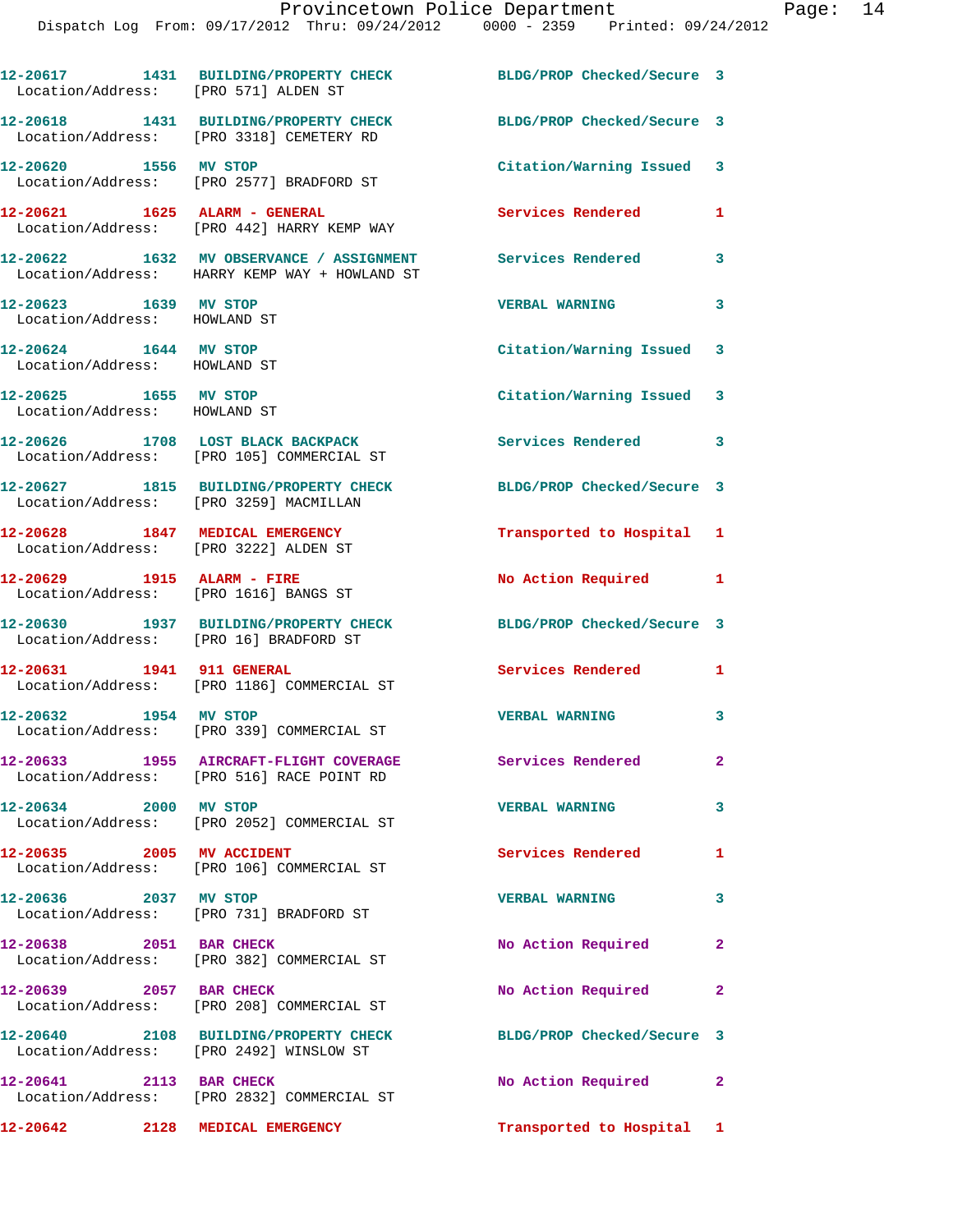|                                   | Provincetown Police Department The Rage: 15<br>Dispatch Log From: 09/17/2012 Thru: 09/24/2012 0000 - 2359 Printed: 09/24/2012 |                            |                         |
|-----------------------------------|-------------------------------------------------------------------------------------------------------------------------------|----------------------------|-------------------------|
|                                   | Location/Address: [PRO 1186] COMMERCIAL ST                                                                                    |                            |                         |
|                                   | 12-20643 2157 MV STOP<br>Location/Address: MECHANIC ST + BRADFORD ST                                                          | VERBAL WARNING 3           |                         |
|                                   | 12-20644 2211 BUILDING/PROPERTY CHECK BLDG/PROP Checked/Secure 3<br>Location/Address: [PRO 530] SHANK PAINTER RD              |                            |                         |
|                                   | 12-20645 2211 BAR CHECK<br>Location/Address: [PRO 3331] COMMERCIAL ST                                                         | No Action Required 2       |                         |
|                                   | 12-20646 2327 BUILDING/PROPERTY CHECK BLDG/PROP Checked/Secure 3<br>Location/Address: [PRO 444] HIGH POLE HILL                |                            |                         |
|                                   | 12-20647 2339 MV STOP<br>Location/Address: WINSLOW ST + BRADFORD ST                                                           | VERBAL WARNING 3           |                         |
|                                   | 12-20648 2350 MV OBSERVANCE / ASSIGNMENT Services Rendered 3<br>Location/Address: BRADFORD ST + STANDISH ST                   |                            |                         |
| For Date: $09/22/2012$ - Saturday |                                                                                                                               |                            |                         |
|                                   | 12-20649 0021 BUILDING/PROPERTY CHECK BLDG/PROP Checked/Secure 3<br>Location/Address: [PRO 530] SHANKPAINTER RD               |                            |                         |
|                                   | 12-20650 0044 MV STOP<br>Location/Address: [PRO 1886] BRADFORD ST                                                             | <b>VERBAL WARNING</b>      | $\overline{\mathbf{3}}$ |
| 12-20651 0058 MV STOP             | Location/Address: [PRO 1281] BANGS ST                                                                                         | VERBAL WARNING 3           |                         |
|                                   | 12-20652 0113 MV OBSERVANCE / ASSIGNMENT<br>Location/Address: BRADFORD ST + RYDER ST                                          | No Action Required 3       |                         |
| 12-20653 0126 MV STOP             | Location/Address: WEBSTER PL + BRADFORD ST                                                                                    | <b>VERBAL WARNING</b>      | 3                       |
| 12-20654 0134 MV STOP             | Location/Address: WEBSTER PL + BRADFORD ST                                                                                    | VERBAL WARNING 3           |                         |
|                                   | 12-20655 0233 BUILDING/PROPERTY CHECK BLDG/PROP Checked/Secure 3<br>Location/Address: [PRO 2898] JEROME SMITH RD              |                            |                         |
|                                   | 12-20656 0243 BUILDING/PROPERTY CHECK<br>Location/Address: [PRO 175] COMMERCIAL ST                                            | BLDG/PROP Checked/Secure 3 |                         |
|                                   | 12-20657 0511 BUILDING/PROPERTY CHECK BLDG/PROP Checked/Secure 3<br>Location/Address: [PRO 1646] WINSLOW ST                   |                            |                         |
| 12-20658 0556 LOBBY TRAFFIC       | Location/Address: [PRO 542] SHANK PAINTER RD                                                                                  | Services Rendered 2        | 27                      |
|                                   | 12-20659 0605 BUILDING/PROPERTY CHECK BLDG/PROP Checked/Secure 3<br>Location/Address: [PRO 3259] MACMILLAN                    |                            |                         |
|                                   | 12-20660 0605 BUILDING/PROPERTY CHECK<br>Location/Address: [PRO 1638] COMMERCIAL ST                                           | BLDG/PROP Checked/Secure 3 |                         |
|                                   | 12-20661 0705 BUILDING/PROPERTY CHECK<br>Location/Address: [PRO 3317] CEMETERY RD                                             | BLDG/PROP Checked/Secure 3 |                         |
|                                   | 12-20662 0746 BOAT/HARBORMASTER<br>Location/Address: [PRO 2543] MACMILLAN WHARF                                               | Services Rendered          | $\mathbf{2}$            |
|                                   | 12-20663 0747 VANDALISM<br>Location/Address: [PRO 248] COMMERCIAL ST                                                          | Services Rendered          | 3                       |
| 12-20664 0810 FOLLOW UP           |                                                                                                                               | Services Rendered 2        |                         |

Location/Address: [PRO 396] COMMERCIAL ST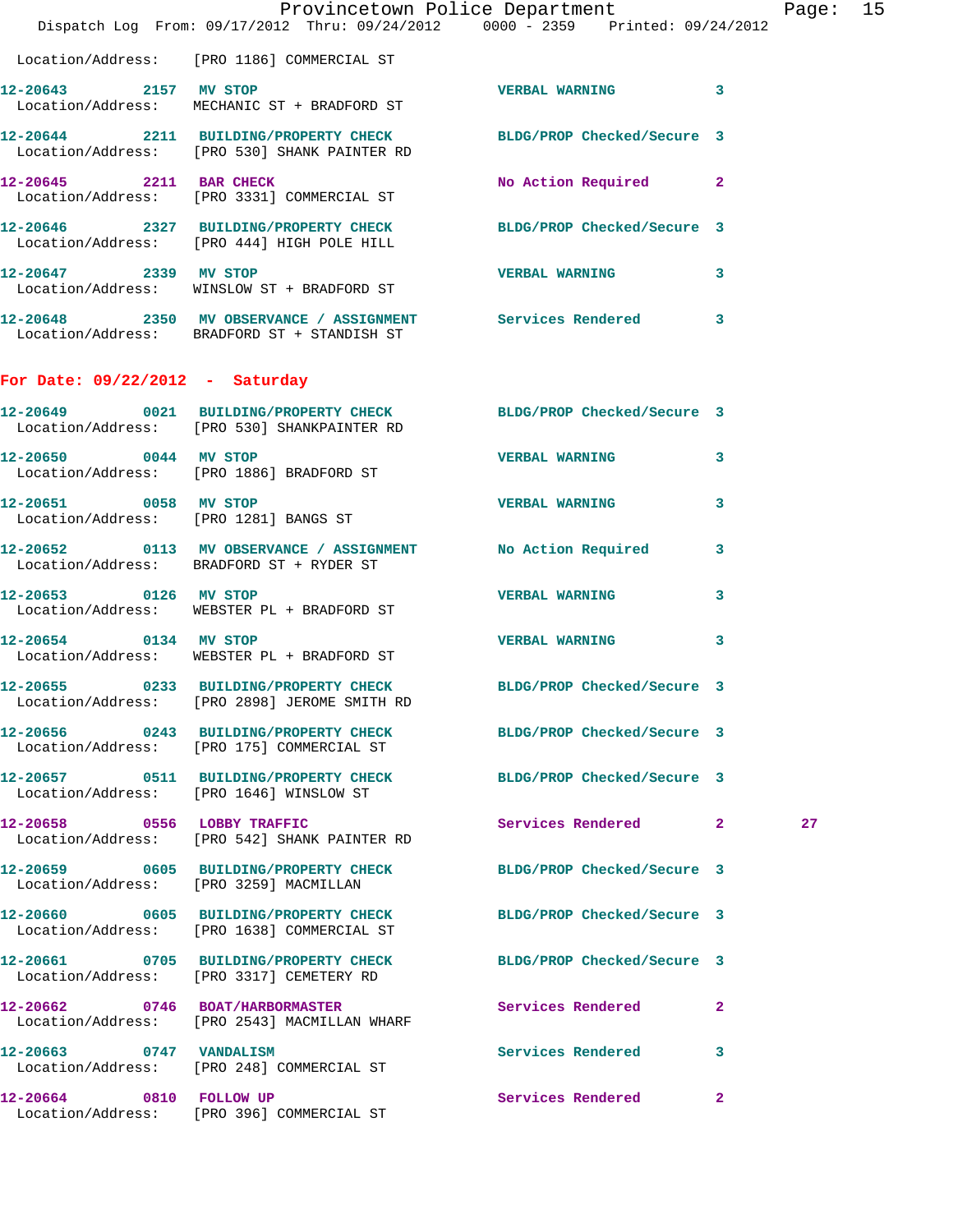|                                                         | Provincetown Police Department                                                                                |                          |                |
|---------------------------------------------------------|---------------------------------------------------------------------------------------------------------------|--------------------------|----------------|
|                                                         | Dispatch Log From: 09/17/2012 Thru: 09/24/2012 0000 - 2359 Printed: 09/24/2012                                |                          |                |
|                                                         | 12-20665 0826 BUILDING/PROPERTY CHECK BLDG/PROP Checked/Secure 3<br>Location/Address: [PRO 3287] ROUTE 6      |                          |                |
|                                                         | 12-20666 0832 BUILDING/PROPERTY CHECK BLDG/PROP Checked/Secure 3<br>Location/Address: [PRO 571] ALDEN ST      |                          |                |
|                                                         | 12-20667 0848 BUILDING/PROPERTY CHECK BLDG/PROP Checked/Secure 3<br>Location/Address: [PRO 488] MAYFLOWER ST  |                          |                |
| 12-20668 0921 MV STOP                                   | Location/Address: [PRO 444] HIGH POLE HILL                                                                    | <b>VERBAL WARNING</b>    | 3              |
|                                                         | 12-20669 0930 PARK, WALK & TALK Services Rendered<br>Location/Address: [PRO 177] COMMERCIAL ST                |                          | $\mathbf{2}$   |
| 12-20670 0946 SEAGULL                                   | Location/Address: [PRO 242] COMMERCIAL ST                                                                     | Services Rendered        | $\overline{a}$ |
|                                                         | 12-20671 0952 FOUND KEYS/RETURNED Services Rendered<br>Location/Address: [PRO 542] SHANK PAINTER RD           |                          | 3              |
|                                                         | 12-20672 1009 ASSIST CITIZEN<br>Location/Address: [PRO 999] MONTELLO ST                                       | Services Rendered        | 3              |
|                                                         | 12-20673 1019 FOUND MASTERCARD/RETURNED Services Rendered<br>Location/Address: [PRO 2500] COMMERCIAL ST       |                          | 3              |
| Location/Address: [PRO 2] ALDEN ST                      | 12-20674 1026 BUILDING/PROPERTY CHECK BLDG/PROP Checked/Secure 3                                              |                          |                |
|                                                         | 12-20675 1057 PARK, WALK & TALK 1999 Services Rendered<br>Location/Address: [PRO 146] COMMERCIAL ST           |                          | $\mathbf{2}$   |
|                                                         | 12-20676 1057 BIKE ACCIDENT/NO ACTION<br>Location/Address: [PRO 105] COMMERCIAL ST                            | No Action Required       | $\overline{2}$ |
| Location/Address: LOVETTS CT                            | 12-20677 1200 PARKING COMPLAINT / GENERAL Citation/Warning Issued                                             |                          | 3              |
|                                                         | 12-20678 1326 BUILDING/PROPERTY CHECK BLDG/PROP Checked/Secure 3<br>Location/Address: [PRO 519] RACE POINT RD |                          |                |
| Location/Address: [PRO 512] PRINCE ST                   | 12-20679 1339 BUILDING/PROPERTY CHECK BLDG/PROP Checked/Secure 3                                              |                          |                |
| 12-20680 1347 LOST GLASSES                              | Location/Address: [PRO 542] SHANK PAINTER RD                                                                  | <b>Services Rendered</b> | 3              |
| 12-20681 1356 MV STOP                                   | Location: [PRO 3431] LOPES SQUARE                                                                             | <b>VERBAL WARNING</b>    | 3              |
| 12-20682 1359 MV STOP<br>Location/Address: ATLANTIC AVE |                                                                                                               | <b>VERBAL WARNING</b>    | 3              |
| Location/Address: [PRO 3222] ALDEN ST                   | 12-20683 1410 MEDICAL EMERGENCY                                                                               | Transported to Hospital  | 1              |
|                                                         | 12-20684 1455 MEDICAL EMERGENCY<br>Location: [PRO 3431] LOPES SQUARE                                          | <b>PATIENT REFUSAL</b>   | 1              |
|                                                         | 12-20685 1509 FOLLOW UP<br>Location/Address: BANGS ST + BRADFORD ST                                           | <b>Services Rendered</b> | $\mathbf{2}$   |
|                                                         | 12-20686 1521 BUILDING/PROPERTY CHECK BLDG/PROP Checked/Secure 3<br>Location/Address: [PRO 519] RACE POINT RD |                          |                |
| Location/Address: [PRO 2521] ROUTE 6                    | 12-20687 1540 MV OBSERVANCE / ASSIGNMENT Services Rendered                                                    |                          | 3              |
|                                                         | 12-20688              1549    COMPLAINT  – STREET  PERFORMERS           LICENSING/NO  ACTION                  |                          | 3              |

Location/Address: COMMERCIAL ST

Page:  $16$ <br> $12$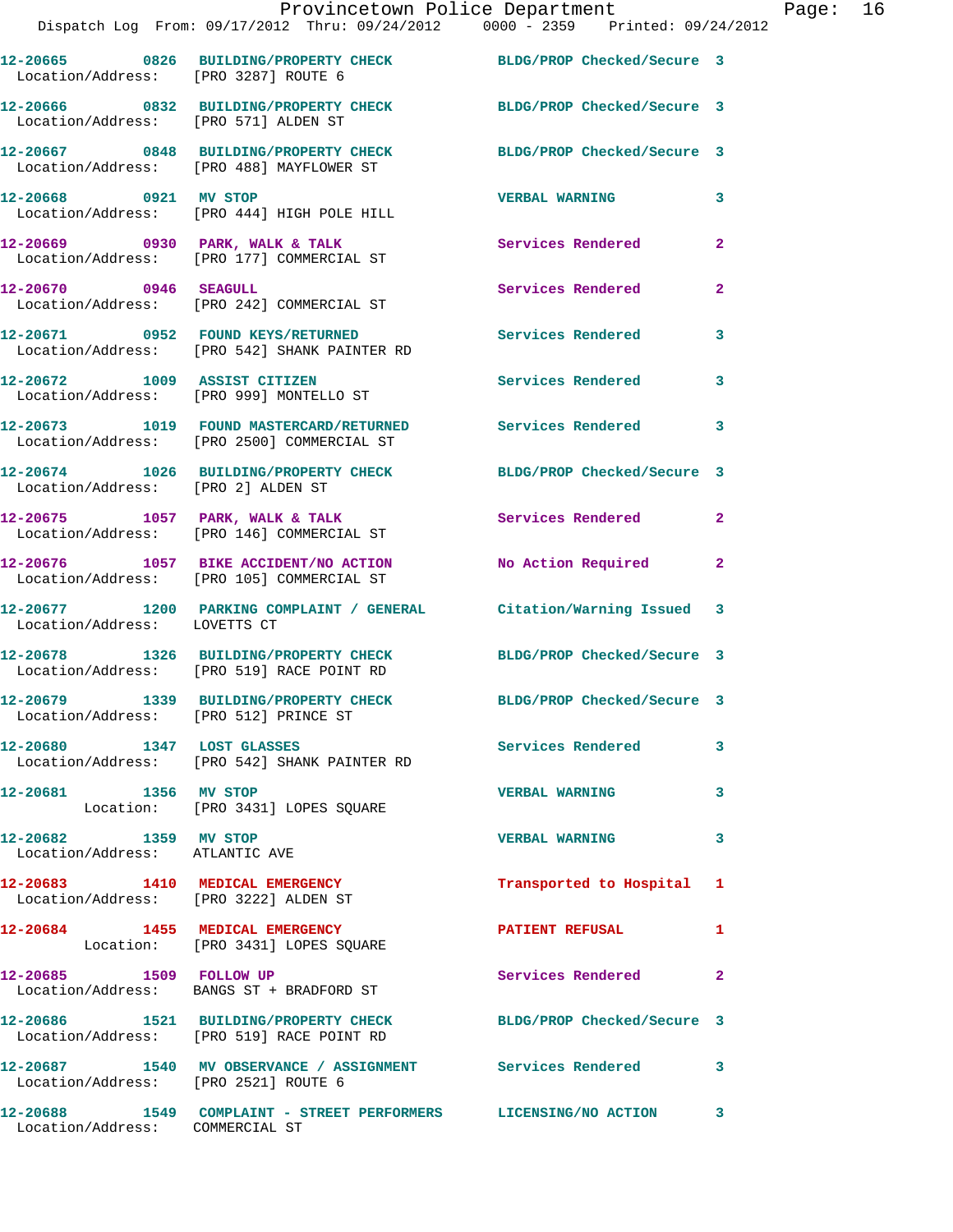|                                                                       | 12-20690 1602 DOG BITE REPORT<br>Location/Address: [PRO 440] HARRY KEMP WAY                                   | Investigated               | $\mathbf{2}$ |
|-----------------------------------------------------------------------|---------------------------------------------------------------------------------------------------------------|----------------------------|--------------|
|                                                                       | 12-20691 1646 MV OBSERVANCE / ASSIGNMENT<br>Location/Address: HOWLAND ST + BRADFORD ST                        | No Action Required         | 3            |
| 12-20692 1649 MV STOP<br>Location/Address: HOWLAND ST                 |                                                                                                               | <b>VERBAL WARNING</b>      | 3            |
| 12-20693 1656 MV STOP                                                 | Location/Address: ANTHONY ST + BRADFORD ST                                                                    | <b>VERBAL WARNING</b>      | 3            |
| 12-20694 1705 MV STOP<br>Location/Address: [PRO 3440] ROUTE 6         |                                                                                                               | <b>VERBAL WARNING</b>      | 3            |
| 12-20695 1712 MV STOP<br>Location/Address: ROUTE 6 + SNAIL RD         |                                                                                                               | <b>VERBAL WARNING</b>      | 3            |
|                                                                       | 12-20696 1742 MV STOP<br>Location/Address: HOWLAND ST + BRADFORD ST                                           | <b>VERBAL WARNING</b>      | 3            |
|                                                                       | 12-20697 1745 BUILDING/PROPERTY CHECK<br>Location/Address: [PRO 2898] JEROME SMITH RD                         | BLDG/PROP Checked/Secure 3 |              |
|                                                                       | 12-20698 1757 BUILDING/PROPERTY CHECK<br>Location/Address: [PRO 2206] COMMERCIAL ST                           | BLDG/PROP Checked/Secure 3 |              |
| Location/Address: [PRO 571] ALDEN ST                                  | 12-20699 1802 BUILDING/PROPERTY CHECK                                                                         | BLDG/PROP Checked/Secure 3 |              |
|                                                                       | 12-20700 1821 COMPLAINT - STREET PERFORMERS GONE ON ARRIVAL<br>Location/Address: [PRO 165] COMMERCIAL ST      |                            | 3            |
|                                                                       | 12-20701 1831 NOISE COMPLAINT<br>Location/Address: [PRO 145] COMMERCIAL ST                                    | Services Rendered          | 3            |
| 1919 MV STOP<br>12-20702                                              | Location/Address: [PRO 1453] BRADFORD ST                                                                      | <b>VERBAL WARNING</b>      | 3            |
| 12-20703 1941 NOISE COMPLAINT<br>Location/Address: [PRO 82] CENTER ST |                                                                                                               | <b>Services Rendered</b>   | 3            |
|                                                                       | 12-20704 1945 ASSIST AGENCY/FIREWORKS<br>Location/Address: [PRO 542] SHANK PAINTER RD                         | Services Rendered          | 3            |
| Location/Address: PROVINCELANDS RD                                    | 12-20706 2002 911 LOST IN THE WOODS                                                                           | Services Rendered          | 1            |
| 12-20707 2024 FOLLOW UP                                               | Location/Address: [PRO 2490] PROVINCELANDS RD                                                                 | <b>GONE ON ARRIVAL</b>     | $\mathbf{2}$ |
| 12-20708 2036 NOISE COMPLAINT                                         | Location/Address: [PRO 144] COMMERCIAL ST                                                                     | SPOKEN TO                  | 3            |
| 12-20709 2102 MV STOP                                                 | Location/Address: [PRO 2519] ROUTE 6                                                                          | <b>VERBAL WARNING</b>      | 3            |
|                                                                       | 12-20710 2112 BUILDING/PROPERTY CHECK BLDG/PROP Checked/Secure 3<br>Location/Address: [PRO 306] COMMERCIAL ST |                            |              |
|                                                                       | 12-20711 2136 BUILDING/PROPERTY CHECK<br>Location/Address: [PRO 440] HARRY KEMP WAY                           | BLDG/PROP Checked/Secure 3 |              |
| Location/Address: [PRO 433] RYDER ST                                  | 12-20712 2200 BUILDING/PROPERTY CHECK                                                                         | BLDG/PROP Checked/Secure 3 |              |
| 12-20713 2214 BAR CHECK                                               | Location/Address: [PRO 3737] BRADFORD ST                                                                      | BY LAW VIOLATION           | $\mathbf{2}$ |
|                                                                       | 12-20714 2251 911 GENERAL/SICK DOG                                                                            | <b>Services Rendered</b>   | 1            |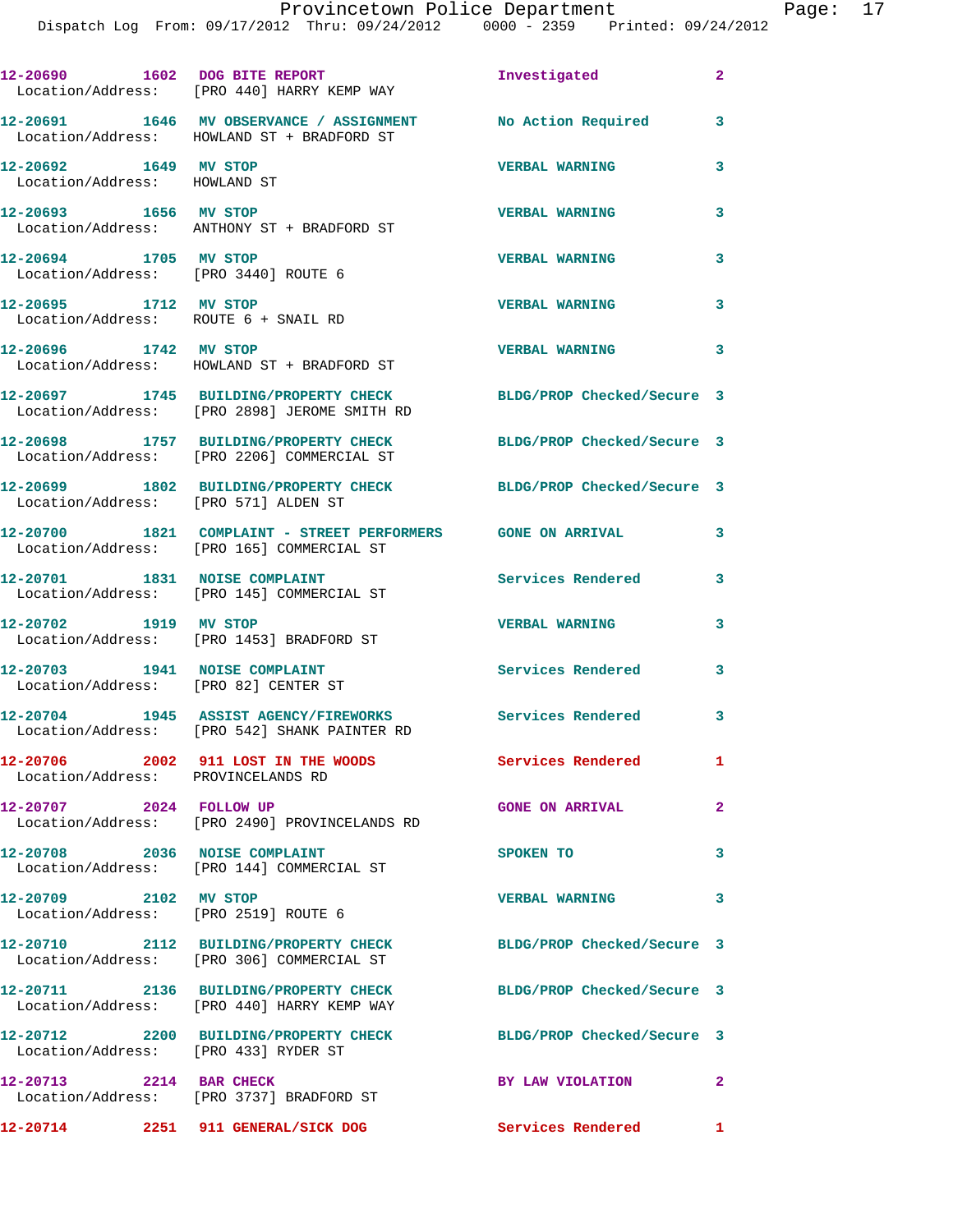|                                 | Provincetown Police Department The Rage: 18<br>Dispatch Log From: 09/17/2012 Thru: 09/24/2012   0000 - 2359   Printed: 09/24/2012 |                                                                                 |                         |    |  |
|---------------------------------|-----------------------------------------------------------------------------------------------------------------------------------|---------------------------------------------------------------------------------|-------------------------|----|--|
|                                 |                                                                                                                                   |                                                                                 |                         |    |  |
|                                 | Location/Address: [PRO 542] SHANK PAINTER RD                                                                                      |                                                                                 |                         |    |  |
|                                 | 12-20715 2303 MV ACCIDENT/MINOR Services Rendered 1<br>Location/Address: [PRO 340] COMMERCIAL ST                                  |                                                                                 |                         |    |  |
|                                 | 12-20716 2332 BUILDING/PROPERTY CHECK BLDG/PROP Checked/Secure 3<br>Location/Address: [PRO 306] COMMERCIAL ST                     |                                                                                 |                         |    |  |
|                                 | 12-20717 2334 BUILDING/PROPERTY CHECK BLDG/PROP Checked/Secure 3<br>Location/Address: [PRO 182] COMMERCIAL ST                     |                                                                                 |                         |    |  |
|                                 | 12-20718 2336 DISTURBANCE<br>Location/Address: [PRO 399] COMMERCIAL ST                                                            | SPOKEN TO AND TO A TABLE TO A TABLE TO A TABLE TO A TABLE TO A TABLE TO A TABLE | $\mathbf{1}$            |    |  |
|                                 | 12-20719 2343 MEDICAL EMERGENCY PATIENT REFUSAL 1<br>Location/Address: [PRO 242] COMMERCIAL ST                                    |                                                                                 |                         |    |  |
| For Date: 09/23/2012 - Sunday   |                                                                                                                                   |                                                                                 |                         |    |  |
|                                 | 12-20720 0007 LOST SAAB KEYS 6000 Services Rendered 3<br>Location/Address: [PRO 1992] COMMERCIAL ST                               |                                                                                 |                         |    |  |
| 12-20721 0019 MV STOP           | Location/Address: BRADFORD ST + ANTHONY ST                                                                                        | VERBAL WARNING 3                                                                |                         |    |  |
|                                 | 12-20722 0023 MV OBSERVANCE / ASSIGNMENT Services Rendered 3<br>Location/Address: BRADFORD ST + HOWLAND ST                        |                                                                                 |                         |    |  |
|                                 | 12-20723 0024 MV OBSERVANCE / ASSIGNMENT Services Rendered<br>Location/Address: BRADFORD ST + STANDISH ST                         |                                                                                 | $\overline{\mathbf{3}}$ |    |  |
|                                 | 12-20724 0030 MV STOP<br>Location/Address: BRADFORD ST + LAW ST                                                                   | <b>VERBAL WARNING</b>                                                           | $\mathbf{3}$            |    |  |
|                                 | 12-20725 0047 LOBBY TRAFFIC<br>Location/Address: [PRO 542] SHANK PAINTER RD                                                       | Services Rendered 2                                                             |                         | 28 |  |
|                                 | 12-20726 0056 MV STOP<br>Location: [PRO 3431] LOPES SQUARE                                                                        | VERBAL WARNING 3                                                                |                         |    |  |
| 12-20728 0117 MV STOP           | Location/Address: CONWELL ST + HARRY KEMP WAY                                                                                     | <b>VERBAL WARNING</b>                                                           | $\mathbf{3}$            |    |  |
| 12-20729 0126 MV STOP           | Location/Address: [PRO 3296] SHANK PAINTER RD                                                                                     | VERBAL WARNING 3                                                                |                         |    |  |
|                                 | 12-20730 0140 BUILDING/PROPERTY CHECK BLD/PROP CHECKED UNSECUR 3<br>Location/Address: [PRO 414] CONWELL ST                        |                                                                                 |                         |    |  |
|                                 | 12-20731 0149 BUILDING/PROPERTY CHECK Services Rendered 3<br>Location/Address: [PRO 2483] COMMERCIAL ST                           |                                                                                 |                         |    |  |
| 12-20732 0151 MV STOP           | Location/Address: BRADFORD ST + BANGS ST                                                                                          | VERBAL WARNING 3                                                                |                         |    |  |
| 12-20733 0158 MV STOP           | Location/Address: [PRO 33] BRADFORD ST                                                                                            | <b>VERBAL WARNING</b>                                                           | 3                       |    |  |
|                                 | 12-20734 0216 MISSING PERSON<br>Location/Address: [PRO 1072] PLEASANT ST                                                          | <b>Services Rendered</b>                                                        | ı                       |    |  |
| Location/Address: COMMERCIAL ST | 12-20735 0228 ASSIST AGENCY / MUTUAL AID GONE ON ARRIVAL                                                                          |                                                                                 | 3                       |    |  |
|                                 | 12-20736 0241 DISTURBANCE<br>Location/Address: [PRO 146] COMMERCIAL ST                                                            | <b>Services Rendered</b>                                                        | 1                       |    |  |
|                                 | 12-20737 0256 BUILDING/PROPERTY CHECK BLDG/PROP Checked/Secure 3<br>Location/Address: [PRO 16] BRADFORD ST                        |                                                                                 |                         |    |  |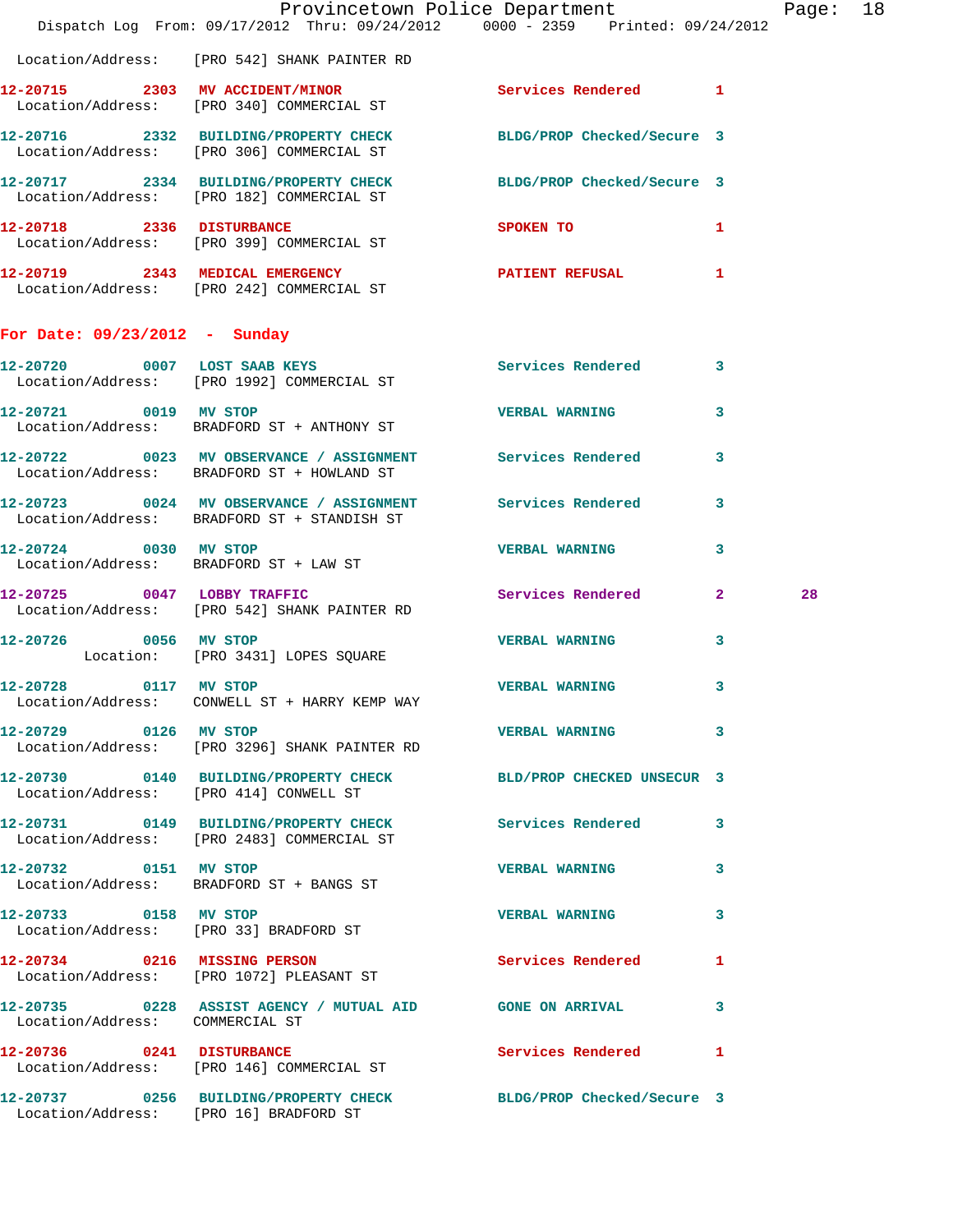|                                                                 | Provincetown Police Department Fage: 19<br>Dispatch Log From: 09/17/2012 Thru: 09/24/2012   0000 - 2359   Printed: 09/24/2012 |                           |                |  |
|-----------------------------------------------------------------|-------------------------------------------------------------------------------------------------------------------------------|---------------------------|----------------|--|
|                                                                 | 12-20738 0514 BUILDING/PROPERTY CHECK BLDG/PROP Checked/Secure 3<br>Location/Address: [PRO 545] SHANK PAINTER RD              |                           |                |  |
|                                                                 | 12-20739 0546 BUILDING/PROPERTY CHECK BLDG/PROP Checked/Secure 3<br>Location/Address: [PRO 519] RACE POINT RD                 |                           |                |  |
| Location/Address: SHANKPAINTER RD                               | 12-20740 0609 MV OBSERVANCE / ASSIGNMENT Services Rendered 3                                                                  |                           |                |  |
|                                                                 | 12-20741 0625 MEDICAL EMERGENCY Transported to Hospital 1<br>Location/Address: [PRO 781] CAPTAIN BERTIE RD                    |                           |                |  |
|                                                                 | 12-20742 0729 H/M ON/OFF DUTY Services Rendered<br>Location/Address: [PRO 3259] MACMILLAN WHARF                               |                           | $\mathbf{2}$   |  |
| Location/Address: ROUTE 6                                       | 12-20743 0731 MV OBSERVANCE / ASSIGNMENT Services Rendered 3                                                                  |                           |                |  |
|                                                                 | 12-20744 0741 PARK, WALK & TALK Services Rendered<br>Location: [PRO 3431] LOPES SQUARE                                        |                           | $\mathbf{2}$   |  |
|                                                                 | 12-20745 0809 MV OBSERVANCE / ASSIGNMENT Services Rendered 3<br>Location/Address: [PRO 94] BRADFORD ST                        |                           |                |  |
|                                                                 | 12-20746 0812 BUILDING/PROPERTY CHECK BLDG/PROP Checked/Secure 3<br>Location/Address: [PRO 488] MAYFLOWER ST                  |                           |                |  |
|                                                                 | 12-20747 0846 MV STOP<br>Location/Address: [PRO 3259] MACMILLAN WHARF                                                         | Citation/Warning Issued 3 |                |  |
|                                                                 | 12-20748 0919 MV STOP<br>Location/Address: [PRO 3523] BRADFORD ST                                                             | VERBAL WARNING 3          |                |  |
|                                                                 | 12-20749 1003 BUILDING/PROPERTY CHECK BLDG/PROP Checked/Secure 3<br>Location/Address: [PRO 2898] JEROME SMITH RD              |                           |                |  |
| 12-20750 1011 MV STOP                                           | Location/Address: ROUTE 6 + SNAIL RD                                                                                          | <b>VERBAL WARNING 3</b>   |                |  |
|                                                                 | 12-20751 1013 MV OBSERVANCE / ASSIGNMENT Services Rendered<br>Location/Address: [PRO 2577] BRADFORD ST                        |                           | 3              |  |
| 12-20752 1016 MV STOP<br>Location/Address: BRADFORD ST          |                                                                                                                               | <b>VERBAL WARNING</b>     | 3              |  |
| 12-20753 1022 MV STOP                                           | Location/Address: [PRO 2420] BRADFORD ST                                                                                      | <b>VERBAL WARNING</b>     | 3              |  |
| 12-20754 1031 MV STOP<br>Location/Address: BRADFORD ST          |                                                                                                                               | <b>VERBAL WARNING</b>     | 3              |  |
| 12-20755 1031 MV STOP<br>Location/Address: [PRO 2513] ROUTE 6   |                                                                                                                               | <b>VERBAL WARNING</b>     | 3              |  |
| 12-20756 1036 MV STOP<br>Location/Address: [PRO 37] BRADFORD ST |                                                                                                                               | <b>VERBAL WARNING</b>     | 3              |  |
| Location/Address: [PRO 2] ALDEN ST                              | 12-20757 1051 BUILDING/PROPERTY CHECK BLDG/PROP Checked/Secure 3                                                              |                           |                |  |
| 12-20758 1109 FRAUD<br>Location/Address: BRADFORD ST            |                                                                                                                               | Services Rendered         | $\overline{2}$ |  |
|                                                                 | 12-20759 1118 LOST BLACK CHANGE PURSE Services Rendered<br>Location/Address: [PRO 542] SHANK PAINTER RD                       |                           | 3              |  |
|                                                                 | $12-20760$ 1120 PARK, WALK & TALK<br>Location/Address: [PRO 175] COMMERCIAL ST                                                | <b>Services Rendered</b>  | $\mathbf{2}$   |  |
| 12-20761 1121 FOUND MA LIC                                      |                                                                                                                               | <b>Services Rendered</b>  | 3              |  |

Location/Address: [PRO 542] SHANK PAINTER RD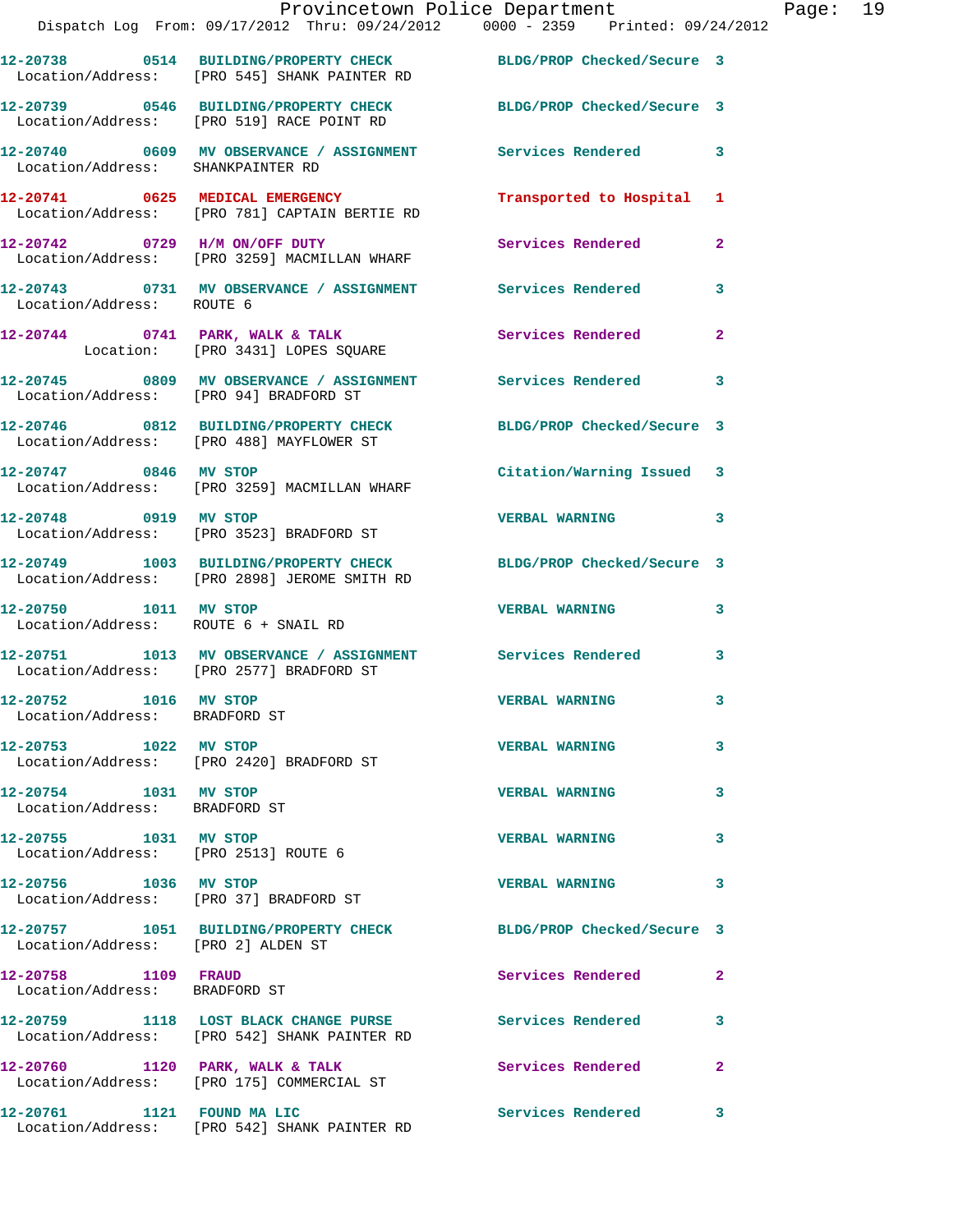| 12-20762 1133 MV STOP<br>Location/Address: [PRO 2513] ROUTE 6 |                                                                                         | <b>VERBAL WARNING</b>      | 3              |   |
|---------------------------------------------------------------|-----------------------------------------------------------------------------------------|----------------------------|----------------|---|
|                                                               | 12-20763 1148 PARK, WALK & TALK<br>Location/Address: [PRO 105] COMMERCIAL ST            | Services Rendered          | $\overline{2}$ |   |
|                                                               | 12-20764 1151 BUILDING/PROPERTY CHECK<br>Location/Address: [PRO 182] COMMERCIAL ST      | BLDG/PROP Checked/Secure 3 |                |   |
| Location/Address: [PRO 564] BAYBERRY                          | 12-20765 1232 BUILDING/PROPERTY CHECK                                                   | BLDG/PROP Checked/Secure 3 |                |   |
|                                                               | 12-20766 1235 LOST SAMSUNG CELL PHONE<br>Location/Address: [PRO 542] SHANK PAINTER RD   | <b>Services Rendered</b>   | 3              |   |
| 12-20767 1241 HARASSMENT                                      | Location/Address: [PRO 604] COMMERCIAL ST                                               | SPOKEN TO                  | $\mathbf{2}$   |   |
| 12-20768 1309 ANIMAL CALL<br>Location/Address: HARRY KEMP WAY |                                                                                         | Services Rendered          | $\mathbf{2}$   |   |
|                                                               | 12-20769 1342 LOST BANK CARD/FOUND<br>Location/Address: [PRO 542] SHANK PAINTER RD      | Services Rendered          | 3              |   |
|                                                               | 12-20770 1354 PARK, WALK & TALK<br>Location/Address: [PRO 105] COMMERCIAL ST            | <b>Services Rendered</b>   | $\overline{2}$ |   |
|                                                               | 12-20771 1359 MEDICAL EMERGENCY<br>Location/Address: [PRO 3017] HARRY KEMP WAY          | Transported to Hospital 1  |                |   |
|                                                               | 12-20773 1404 BUILDING/PROPERTY CHECK<br>Location/Address: [PRO 3317] CEMETERY RD       | BLDG/PROP Checked/Secure 3 |                |   |
|                                                               | 12-20772 1405 MV OBSERVANCE / ASSIGNMENT<br>Location/Address: BRADFORD ST + HOWLAND ST  | <b>Services Rendered</b>   | 3              |   |
| 12-20774 1453 NOISE COMPLAINT                                 | Location/Address: [PRO 1256] STANDISH ST                                                | <b>Services Rendered</b>   | 3              | 1 |
|                                                               | 12-20775 1533 PARKING COMPLAINT / GENERAL<br>Location/Address: [PRO 2251] COMMERCIAL ST | <b>Services Rendered</b>   | 3              |   |
| Location/Address: [PRO 564] BAYBERRY                          | 12-20776 1554 BUILDING/PROPERTY CHECK                                                   | BLDG/PROP Checked/Secure 3 |                |   |
|                                                               | 12-20777 1602 LARCENY / FORGERY / FRAUD<br>Location/Address: [PRO 2500] COMMERCIAL ST   | Services Rendered          | $\mathbf{2}$   |   |
|                                                               | Location: [PRO 3431] LOPES SQUARE                                                       | Services Rendered          | 3              |   |
|                                                               | 12-20779 1709 MEDICAL EMERGENCY<br>Location/Address: [PRO 1395] MECHANIC ST             | <b>PATIENT REFUSAL</b>     | 1              |   |
| Location/Address: COMMERCIAL ST                               | 12-20780 1729 VIOLATION OF ORDER/ARREST<br>Refer To Arrest: 12-320-AR                   | Arrest(s) Made             | 3              |   |
|                                                               | 12-20781 1749 BOAT/HARBORMASTER<br>Location/Address: [PRO 597] COMMERCIAL ST            | Services Rendered          | 2              |   |
| Location/Address: COMMERCIAL ST                               | 12-20782 1846 MEDICAL EMERGENCY                                                         | Services Rendered          | 1              |   |
| Location/Address: [PRO 2513] ROUTE 6                          | 12-20783 1922 MV OBSERVANCE / ASSIGNMENT                                                | <b>Services Rendered</b>   | 3              |   |
|                                                               | 12-20784 1950 BUILDING/PROPERTY CHECK                                                   | BLDG/PROP Checked/Secure 3 |                |   |

Location/Address: [PRO 2] ALDEN ST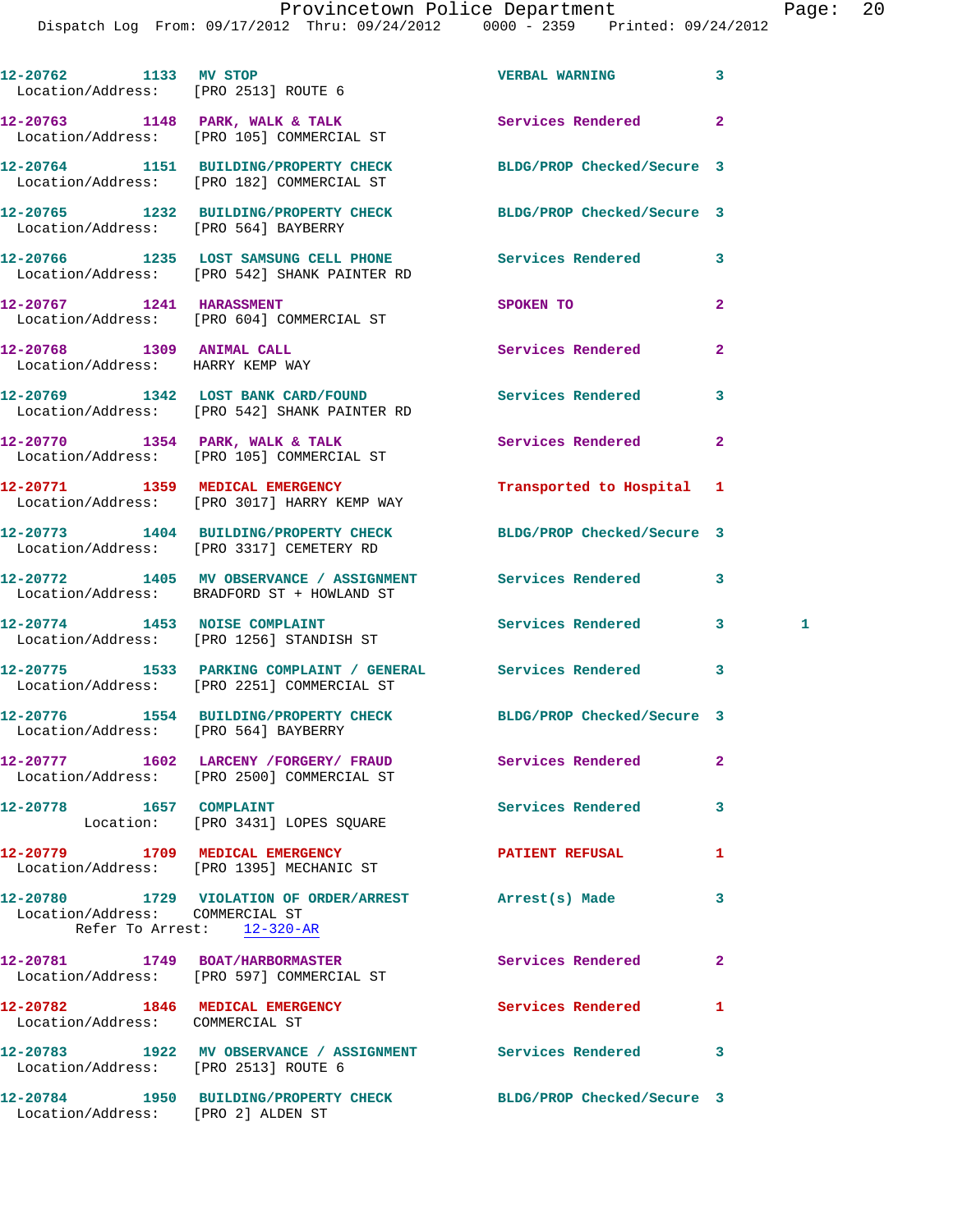|                                      |                                                                                    | Provincetown Police Department                                                                                | 21<br>Page: |
|--------------------------------------|------------------------------------------------------------------------------------|---------------------------------------------------------------------------------------------------------------|-------------|
|                                      |                                                                                    | Dispatch Log From: 09/17/2012 Thru: 09/24/2012 0000 - 2359 Printed: 09/24/2012                                |             |
|                                      |                                                                                    | 12-20785 2018 GENERAL INFO-STAFF AT VMES No Action Required 3                                                 |             |
|                                      | 12-20787 2046 BUILDING/PROPERTY CHECK<br>Location/Address: [PRO 16] BRADFORD ST    | BLDG/PROP Checked/Secure 3                                                                                    |             |
|                                      | 12-20788 2049 MV DISABLED<br>Location/Address: ROUTE 6 + PROVINCELANDS RD          | Services Rendered 2                                                                                           |             |
|                                      | 12-20789 2054 ASSIST CITIZEN<br>Location/Address: [PRO 2483] COMMERCIAL ST         | Services Rendered 3                                                                                           |             |
|                                      | 12-20790 2109 MEDICAL EMERGENCY<br>Location/Address: [PRO 323] COMMERCIAL ST       | <b>PATIENT REFUSAL</b><br>$\mathbf{1}$                                                                        |             |
|                                      | Location/Address: [PRO 306] COMMERCIAL ST                                          | 12-20791 2135 BUILDING/PROPERTY CHECK BLDG/PROP Checked/Secure 3                                              |             |
|                                      | 12-20792 2217 BUILDING/PROPERTY CHECK<br>Location/Address: [PRO 306] COMMERCIAL ST | BLDG/PROP Checked/Secure 3                                                                                    |             |
|                                      | Location/Address: [PRO 516] RACE POINT RD                                          | 12-20793 2234 BUILDING/PROPERTY CHECK BLDG/PROP Checked/Secure 3                                              |             |
|                                      |                                                                                    | 12-20794 2359 BUILDING/PROPERTY CHECK BLDG/PROP Checked/Secure 3<br>Location/Address: [PRO 306] COMMERCIAL ST |             |
| For Date: 09/24/2012 - Monday        |                                                                                    |                                                                                                               |             |
|                                      | Location/Address: [PRO 2543] MACMILLAN                                             | 12-20795 0015 BUILDING/PROPERTY CHECK BLDG/PROP Checked/Secure 3                                              |             |
|                                      | Location/Address: [PRO 3259] MACMILLAN                                             | 12-20796 0016 BUILDING/PROPERTY CHECK BLDG/PROP Checked/Secure 3                                              |             |
|                                      | Location/Address: BRADFORD ST + RYDER ST                                           | 12-20797 0043 MV OBSERVANCE / ASSIGNMENT No Action Required 3                                                 |             |
|                                      | 12-20798 0107 MV COMPLAINT<br>Location/Address: CONWELL ST + CEMETERY RD           | No Action Required<br>$\mathbf{2}$                                                                            |             |
| Location/Address: [PRO 87] CENTER ST | 12-20799 0205 MEDICAL EMERGENCY                                                    | Transported to Hospital 1                                                                                     |             |
|                                      | Location/Address: [PRO 545] SHANK PAINTER RD                                       | 12-20800 0220 BUILDING/PROPERTY CHECK BLDG/PROP Checked/Secure 3                                              |             |
|                                      | 12-20801 0232 LOBBY TRAFFIC<br>Location/Address: [PRO 542] SHANK PAINTER RD        | Services Rendered 2                                                                                           | 6           |
|                                      | Location/Address: [PRO 488] MAYFLOWER ST                                           | 12-20802 0404 BUILDING/PROPERTY CHECK BLDG/PROP Checked/Secure 3                                              |             |
| Location/Address: [PRO 3287] ROUTE 6 |                                                                                    | 12-20803 0511 BUILDING/PROPERTY CHECK BLDG/PROP Checked/Secure 3                                              |             |
|                                      | 12-20804 0533 AIRCRAFT<br>Location/Address: [PRO 516] RACE POINT RD                | Services Rendered 2                                                                                           |             |
|                                      | Location: ROUTE 6 I/B                                                              | 12-20805 0609 MV OBSERVANCE / ASSIGNMENT Services Rendered 3                                                  |             |
|                                      | Location/Address: [PRO 2483] COMMERCIAL ST                                         | 12-20806 0731 BUILDING/PROPERTY CHECK BLDG/PROP Checked/Secure 3                                              |             |
|                                      | 12-20807 0732 H/M ON/OFF DUTY<br>Location/Address: [PRO 3259] MACMILLAN WHARF      | Services Rendered 2                                                                                           |             |
| 12-20808 0757 MV STOP                | Location/Address: [PRO 2513] ROUTE 6                                               | VERBAL WARNING 3                                                                                              |             |